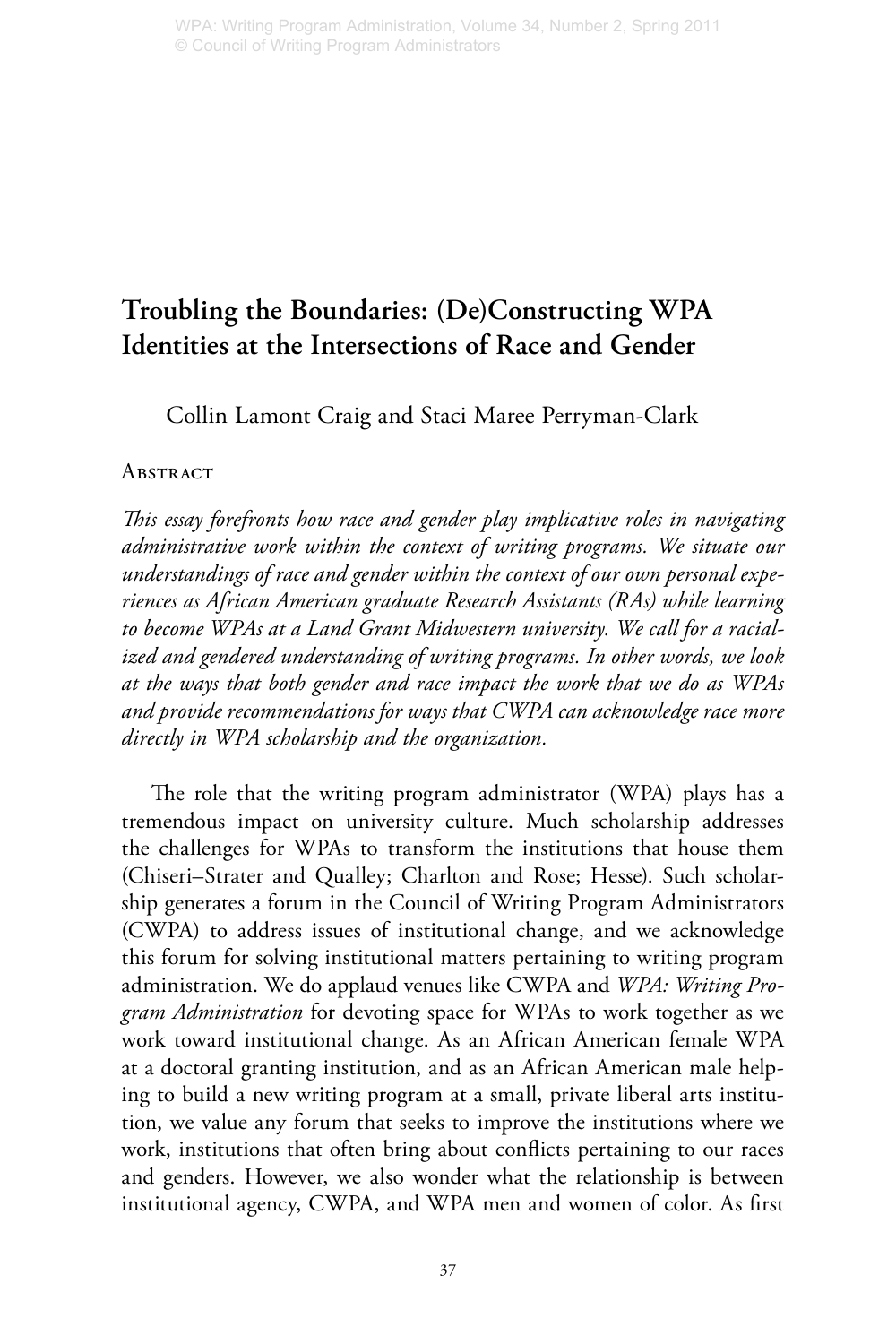time attendees of one of the CWPA conferences, we noticed the limited representation of people of color, and we were left to wonder why. When and where do we enter this conversation and how might we be more visibly represented in CWPA?

This essay forefronts how looking at WPA work from both a gendered and racial perspective extends the implicative roles of identity politics in navigating administrative work within the context of university writing programs. Furthermore, because graduate students are given limited opportunities to train as WPAs (Enos, "Reflexive"; Dessner and Payne), we situate our understandings of race, gender, and WPA work within the context of our own personal experiences while African American male and female graduate research assistants (RAs) learning to become WPAs at a Land Grant Midwestern university. The purpose of this essay is not to blame CWPA or anyone else for the lack of representation among people of color. Instead, our purpose is to shed light on the obstacles that WPA men and women of color face in the institutions where we serve. Just as we were reminded of the extent that race and embodiment mattered at CWPA, racial corporeality continues to matter in the institutional contexts in which we exist. Our racial and gendered perspectives informed our opportunities as we trained as WPAs.

We foreground our experiences as research assistants by looking at race and gender as they apply first to institutional agency and then race and gender as they apply to CWPA. We argue that both are critical for understanding the contributions of WPA men and women of color who must confront the ways in which they are marginalized and offered few rewards by their departments and institutions, while at the same time, acknowledging the problems they face when entering disciplinary spaces where they are less visibly represented.

In the sections that follow, we first offer a theoretical framework for understanding identity politics as they pertain to race and gender. Based on such scholarship, we argue that experiences embodying both race and gender call attention to the complexities associated with WPA men and women of color. Next, we share personal experiences of the challenges associated with both racism and sexism both at the institutions where we serve and at a CWPA conference that we attended. We conclude this essay by offering recommendations for ways that CWPA as an organization can work to understand and confront the identity politics that often negatively affect minority scholar-administrators in the WPA position.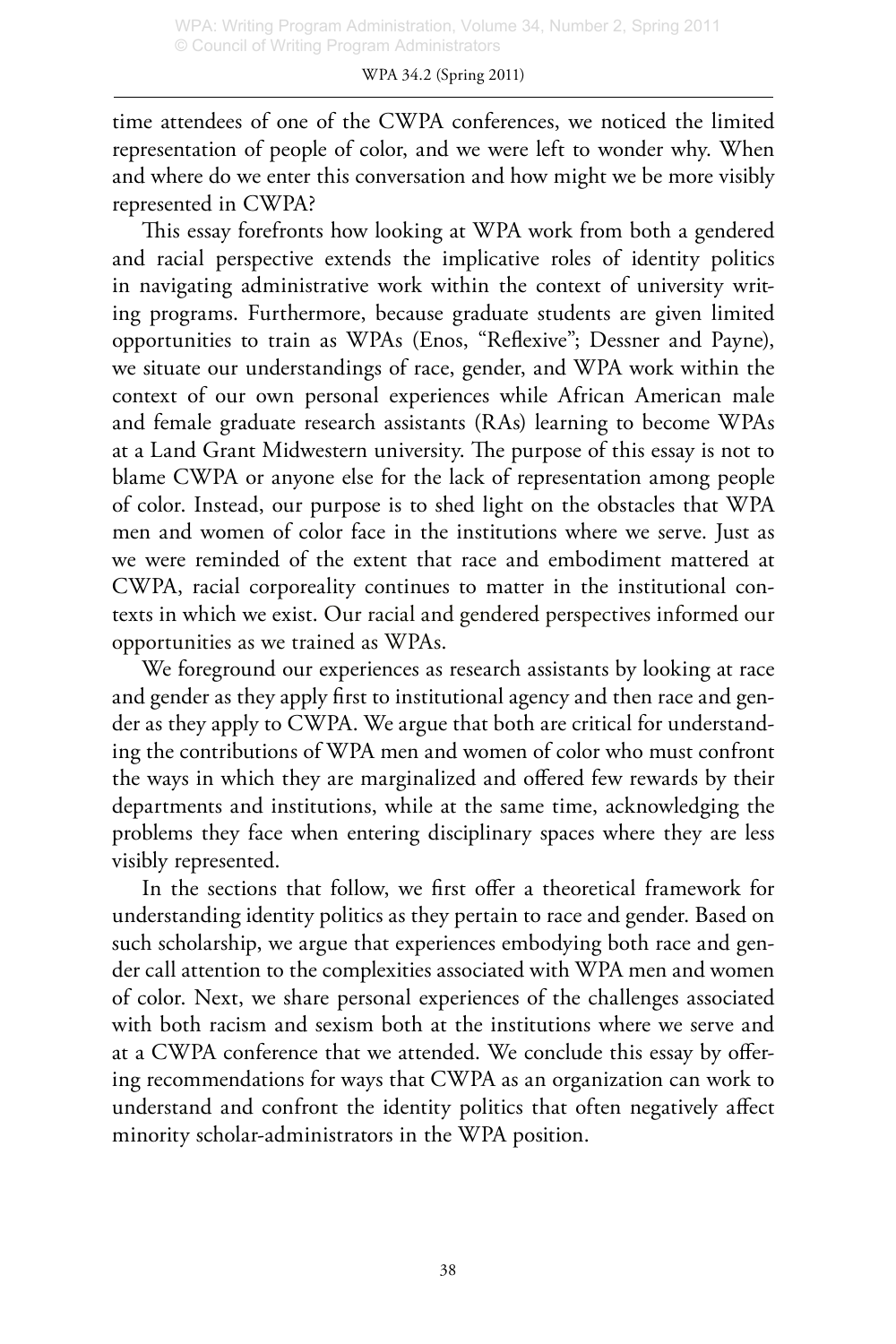# A Theoretical Framework for Understanding RACE AND IDENTITY POLITICS

We align our experiences within a framework of critical race theory that positions race and gender as "intersecting paradigms" (Collins 42) rather than "mutually exclusive categories" (Crenshaw 139). Kimberle Crenshaw's black feminist theory of intersectionality reveals how both racism and sexism are mutually informing constructs that shape the realities of black female oppression. She argues that we must "account for multiple grounds of identity when considering how the social world is constructed" (1245). While we recognize the necessity of intersectionality to crystallize the black female experiences with patriarchal violence and other forms of oppression—experiences that also reveal the privileges of black men—we also consider black male bodies as constructed within a matrix of interlocking significations that can be oppressive (Matua 22). We also recognize that black men are often the culprits of forms of oppression towards black women that reinforce patriarchal privilege. But this does not negate the reality that black men also experience forms of discrimination such as racial profiling that can be informed by preexisting stereotypes about black male criminality. We follow Athena Matua's nuancing of intersectional theory that constructs the black male at the intersections of corporeality, race and gender in order to reveal how institutional/academic contexts inform how both black female and male bodies are read and treated.

 By illuminating how race and gender work together as rhetoric in WPA work, we assert that institutional structures in the academy have particular investitures around identity that align relations of power to representation. Following Patricia Williams in *The Alchemy of Race and Rights: Diary of a Law Professor*, we challenge these institutional "structures of power" that construct "racism [and sexism] as status quo," (49) by factoring our racial and gendered bodies into our ways of knowing and doing WPA work. We do this by "deidentifying" with oppressive discourses that "fix" minority identities as subversive, deviant, or marginal (Munoz 95, 97). In other words, we fully embody the identity of writing program administrators while living in bodies that have historically signified as contested sites of meaning. By situating our narratives in critical race theory, we politicize black bodies and black intersecting identities as sites that challenge the status quo of representation in writing program administration and within the academy at large.

Situating intersectionality in WPA scholarship builds on existing conversations that acknowledge how WPAs learn how to navigate and negotiate their multiple identities for institutional agency and program building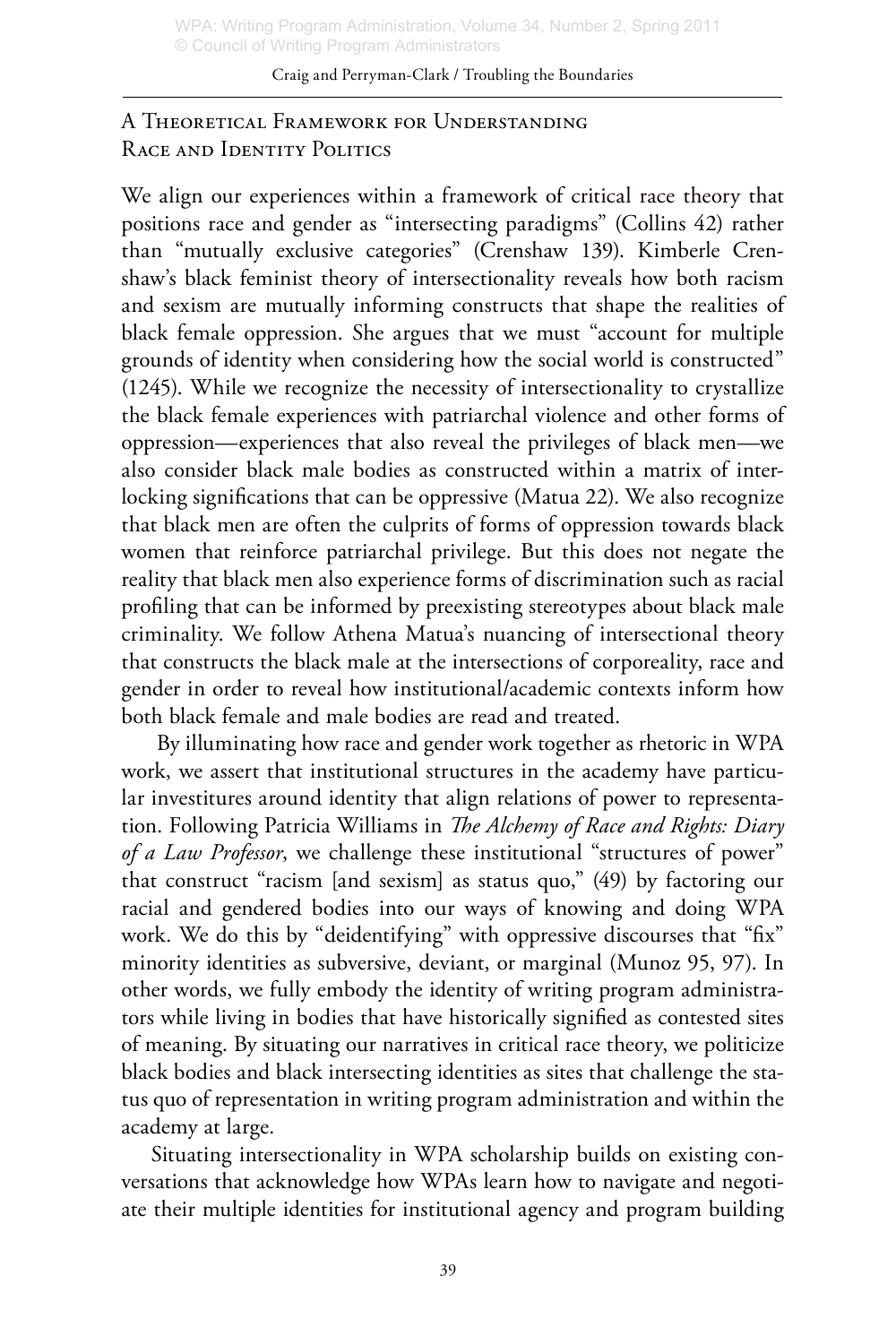#### WPA 34.2 (Spring 2011)

(Adler-Kassner; Rose and Weiser; George). However, intersectionality adds another dimension by revealing how identities "intertwine" in ways that provoke both subtle and blatant forms of discrimination that *other* minorities holding positions as writing program administrators (Knudsen). More broadly within the field of composition and rhetoric, identity politics as a trope has been central when charting the terrain of discourse on power relations between dominant and minority representations. Keith Gilyard's call for a transcultural democracy to challenge asymmetrical power relations suggests that we need a language that effectively allows us to have "crosscultural conversations" about difference in our field (266-7). Jacqueline Jones Royster states that these dialogues give agency to individual subject positions to interpret "context, ways of knowing, language abilities, and experience" in order to "enrich our interpretive views" and give voice to our own realities (29). Similarly, Nancy Barron reveals "cultural frameworks" in our field and the broader institution that reward folks of color for assimilating "Anglo mainstream" ideologies of how they should see the world (21). Her interrogation of "dual constructions of identity" that Mexican teachers and students experience speaks to a rhetoric of *othering* that maps the margins of Mexican identity in academic discourse. Our narratives extend existing conversations in WPA scholarship and more broadly composition and rhetoric by exploring how gendered and racial identities construct an identity politic within the field and the broader institution.

We also acknowledge that the theme of intersectionality in relationship to WPA narrative-based scholarship is not new. For example, in "Demystifying the Asian-American WPA: Locations in Writing, Teaching, and Program Administration," Joseph Eng addresses the intersections between being Asian American and being in a position of authority. He states that many narratives of Asian scholars in the field "seem to suggest broadly discipline-based and admittedly awkward moments" (154). In relationship to his experiences as a WPA at two different institutions, Eng recounts the following:

Having been a writing program administrator at two different institutions, I sometimes wonder how issues regarding my communication, authority, and career choice in general might be shaped by my ethnic identity or identities perceived. For instance, some colleagues or graduate students seem to scrutinize every memo I send out even under informal circumstances—for usage or idiomatic perfection. To many new acquaintances, why and how I have become an English faculty member are their only greeting lines. (155)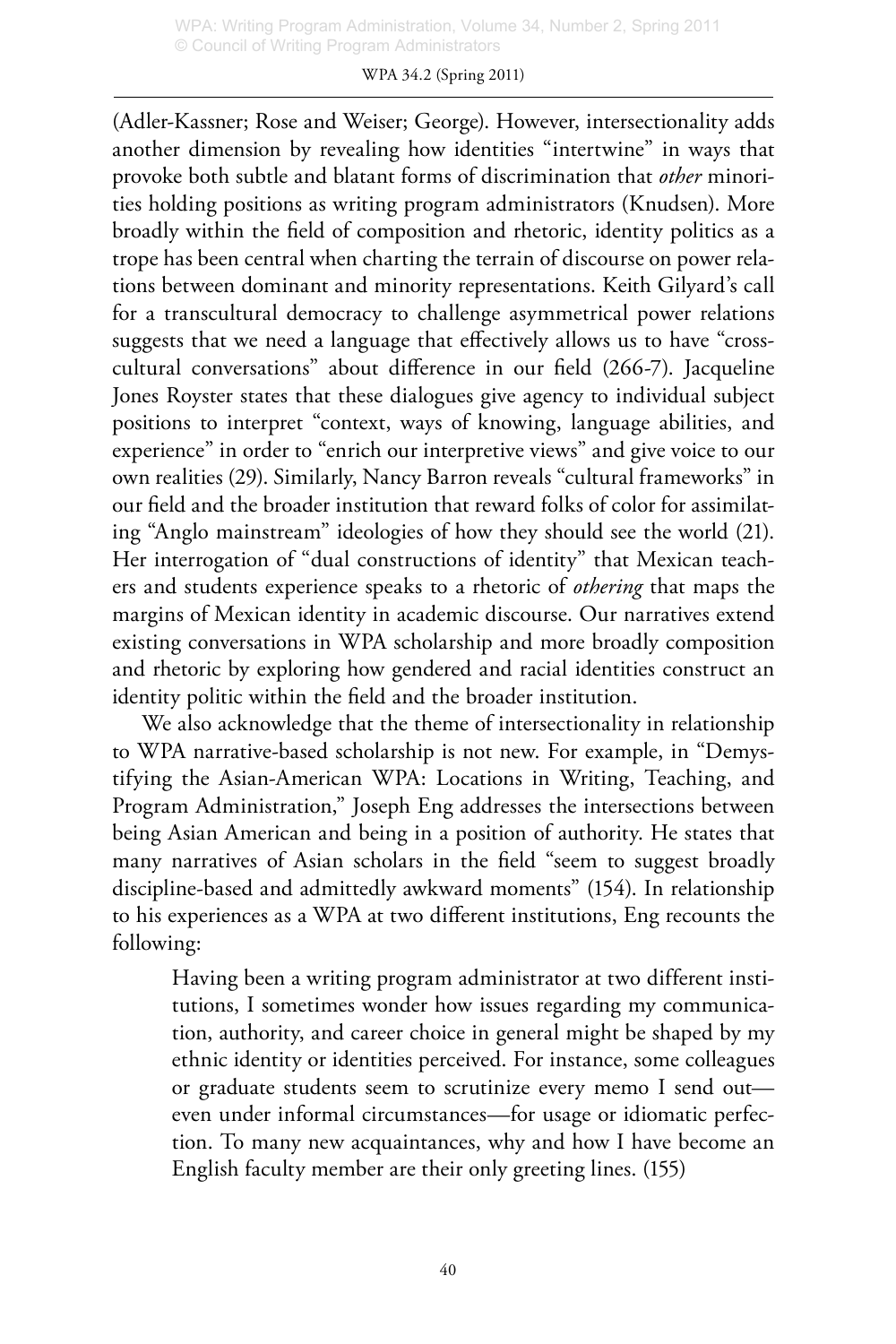Like Eng, we can relate to particular moments of awkwardness. We can also relate to the scrutiny we experienced in the following stories we tell. Eng's narrative further resonates with us because it offers an example of the challenges that WPA men of color face in the administrative roles they assume. From his narrative we learn that CWPA represents all of us, and that we each have significant contributions to make as we work to transform the status of administrators in the profession.

Our Stories: Intersecting Race, Gender, and Identity Politics

Before sharing our stories, we wish to first provide a bit of institutional context relating to our experiences. Our positions as RAs took place at a large Midwestern research extensive university with one of the largest first-year writing programs in the region. In comparison to many first-year writing programs that are traditionally housed in English Departments, our writing program is unique because it is housed separately from the English Department. Its "disciplinary orientation was not rhetoric and composition, or English studies; instead, [it] was historically taught as a historyfocused course on Western civilization" (Perryman-Clark 116). We provide an institutional context here because we acknowledge the relationship between independent writing programs and institutional challenges. Like Peggy O'Neil also acknowledges in the book, *A Field of Dreams: Independent Writing Programs and the Future of Composition Studies*, we add to stories of institutional challenges faced by independent writing programs by sharing our own experiences. Prior to our role as RAs, our institution did not have a contractually hired WPA and any research assistant WPA positions, so as the first RAs to the WPA a lot was at stake, and we felt the pressures of having a lot to prove. We build on previous WPA scholarship by addressing how we might view divisions of labor, marginalization, racism and sexism though different lenses. From these stories, hopefully WPAs as well as those instructors who teach writing—may begin to consider the ways that WPAs become racially and sexually marked in their WPA positions and in the academy at large with greater agency.

A Sista Speaks: Confronting Racisim and Sexism As a Future Wpa

WPA work first began to interest me when I took a course with my institution's director of first-year writing. My professor asked me to assist her in doing a leadership workshop at another Research 1 university for graduate students interested in doing administrative work. I'd previously done administrative work with a local chapter of the National Writing Project (NWP) at the institution where I received my M.A. and wanted to con-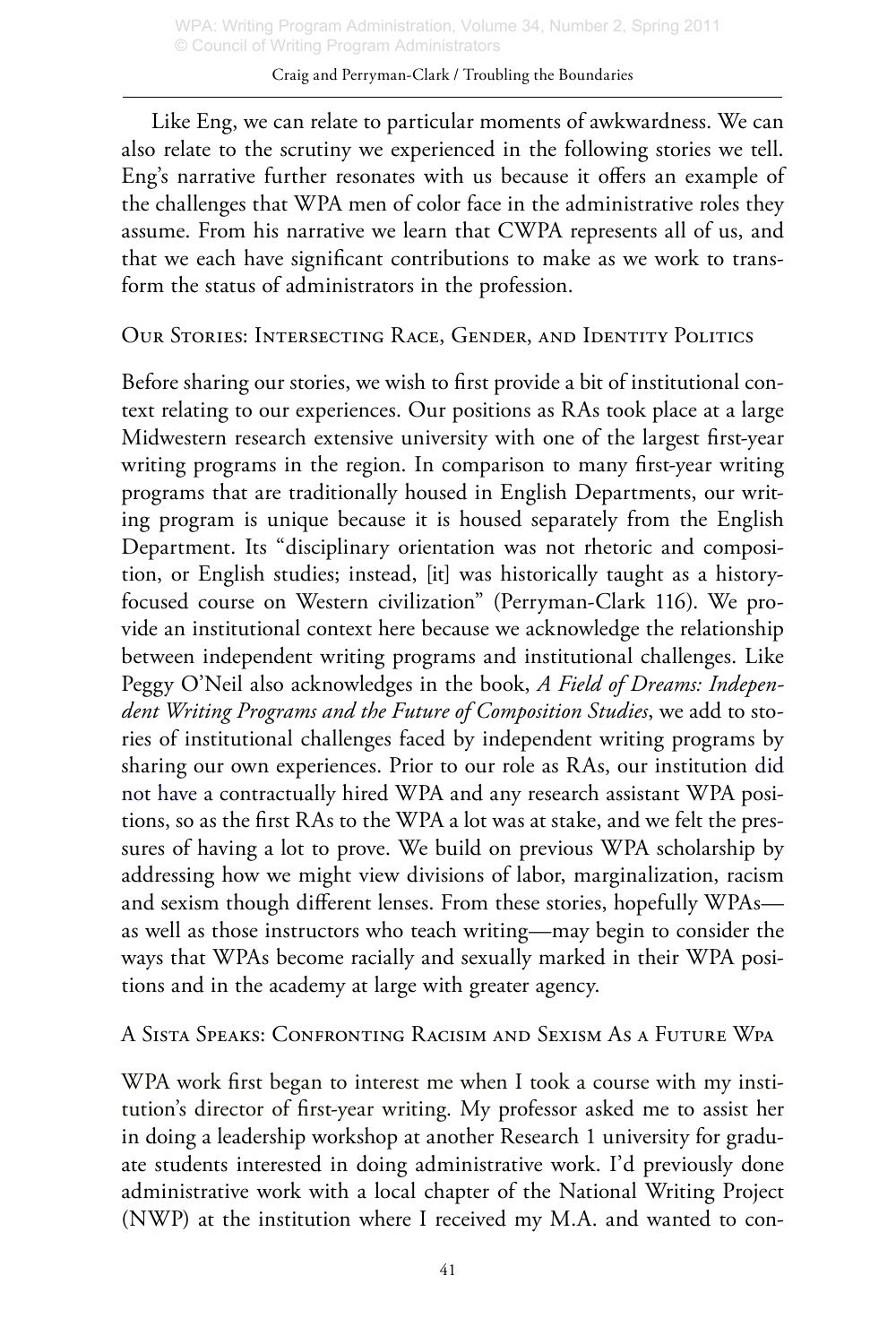tinue doing additional work at my PhD institution. I honestly liked the ways that I had to balance intellectual, delegatory, and even laborious types of work required of the administrative position. And, while I understand the critiques associated with WPA work as menial labor (Micciche; Brown, Enos, and Chaput), I'm less bothered by work that requires a hands-on approach, as long as my intellectual contributions to the position are still valued, an idea that I admit certainly has come into question in the story I wish to tell concerning racism and sexism.

The experience that I wish to tell momentarily similarly reflects my role as anything but intellectual. Instead, it focuses more on sexuality and physical perceptions of attractiveness than the work that women do in the academy, and the fact that race intersects with this role complicates this narrative. This experience occurred quite early on as a RA for my WPA. I was just appointed to the position, and recently finished my first TA orientation as I assisted the WPA in training new first-year writing TAs. During orientation I was assigned various tasks such as checking TA syllabi, and verifying that TAs addressed all of the institutional and department required policies and procedures. I also conducted orientation workshops on addressing issues of race, class, and gender in class discussions, course readings, and course assignments. By the time classes started, I became the peer advisor whom TAs would consult in the event that they encountered any classroom problems. By assuming these responsibilities, TAs and other faculty members in the department attached the role, "the go-to girl" to my WPA identity.

A week after classes started, I was approached by a full professor who helped supervise first-year writing TAs in previous years, yet his expertise fell outside the areas of composition theory and pedagogy.1 Our conversation went something like this:

"So, what exactly do you do for [the Director of First-Year Writing]?" he asked.

"I'm the RA, and I'm here to assist [the Director] in running pedagogical workshops and conducting weekly TA mentor meetings," I replied.

"Can we step out of the sun and into some shade to talk?'

"Sure."

"Hey, Listen. I've got this African TA whom I've worked with in previous years that I'm really having difficulty with. Perhaps you could talk to him. He might take constructive criticism better from a pretty woman like you than an old white guy like me."

"I'll definitely have to talk this over with my supervisor and see what she says."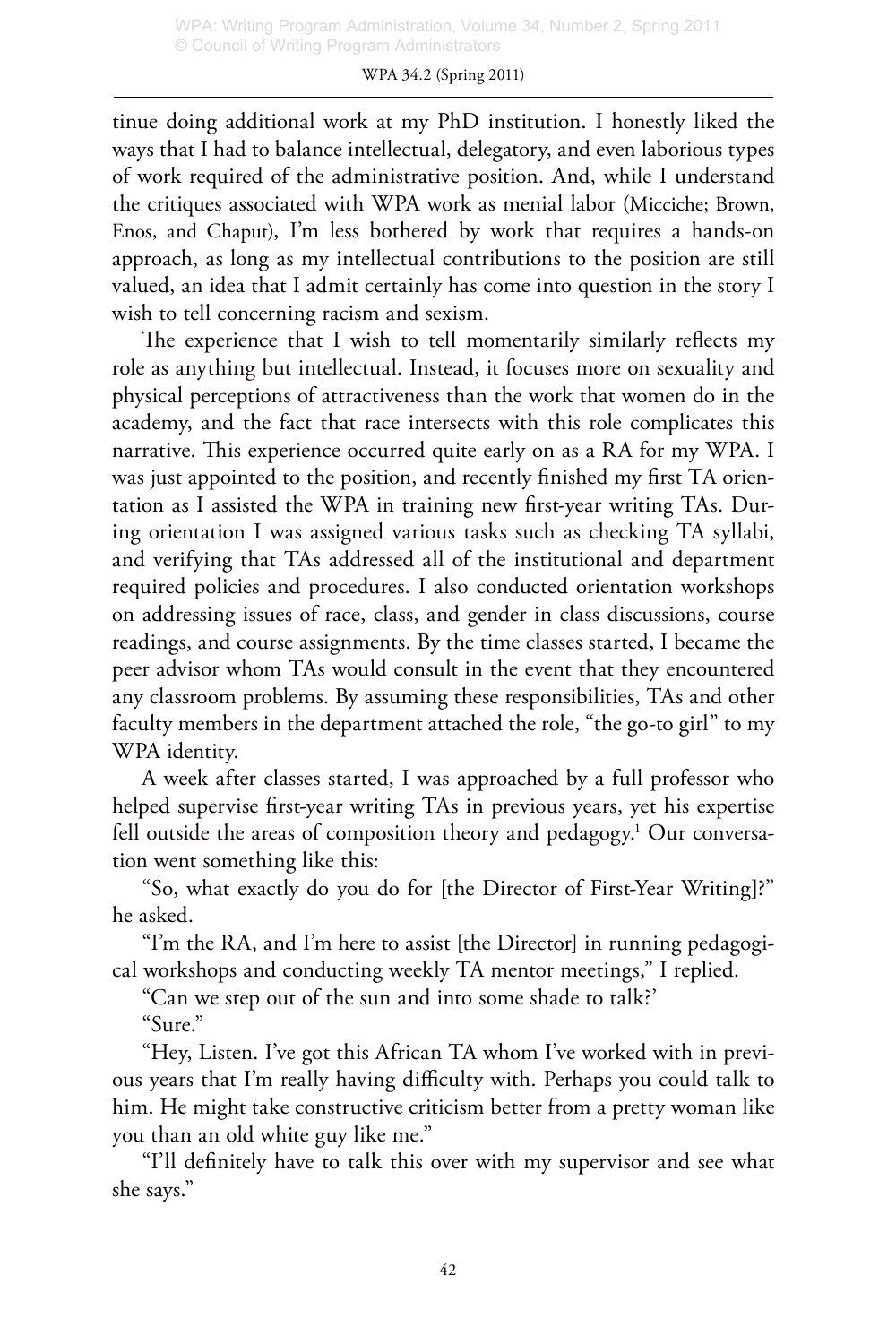#### Craig and Perryman-Clark / Troubling the Boundaries

The problem with how African American women's bodies are represented extends historically beyond the academy, however. bell hooks writes that this is certainly the challenge facing black women, who must confront the old painful representations of our sexuality as a burden we must suffer, representations still haunting the present. We must make the oppositional spaces where our sexuality can be named and represented, where we are sexual subjects—no longer bound or trapped (132). In "Selling Hot Pussy: Representations of Black Female Sexuality in the Market Place," hooks addresses representations of sexuality in relationship to the media and consumerism. As my own experience demonstrates, though, such allusions to black sexuality are also prevalent in the academy, a space where—at least in my own experiences—any visual reference to sexuality was not welcomed. Limiting a woman's skills and abilities to visual representations when doing intellectual work clarifies how female identity is often fixed by a patriarchal gaze that renders black female bodies primarily as objects for consumption. From my own experience, the professor assumed that the African TA would "need" my race and sexuality to resolve his teaching problems, further undermining men of African descent and their ability to engage their intellect as opposed to sexual desire or attractiveness. The professor assumed that the only way the African TA would be persuaded to adopt different pedagogical practices would be to listen to an attractive woman. As I reflect on this experience, most notable are the power dynamics indicative of the professor's behavior. His physical stature of six plus feet and three hundred plus pounds was nothing to compare to my five foot one frame. In addition, I was a young graduate student RA, and he was a full professor with a reputable career who had been in our program for over a decade. Along with apprehensions about causing a stir with a harassment dispute that bore no witness, I had little faith that the university would handle my concerns adequately.

With this experience, one may further find implications for the division of labor with WPA work. Because I was female, and because I was African American, I was thought better fit by a senior faculty member to confront an African TA. Here we see a diffusion of responsibility and labor that WPAs and faculty of color are often confronted with when it comes to race. The senior faculty member assumed an "it's-not-my-problem" attitude, similarly to the "I-can't-teach-these-people" attitudes adopted by white teachers who are conflicted when dealing with ESL and ESD speakers<sup>2</sup>. His dealings imply that only blacks are equipped to deal with blacks, regardless of nationality, and regardless of the cultural differences between African Americans and Africans. Assuming that all people of African descent share the same ideologies and perspectives (regardless of nationality) undermines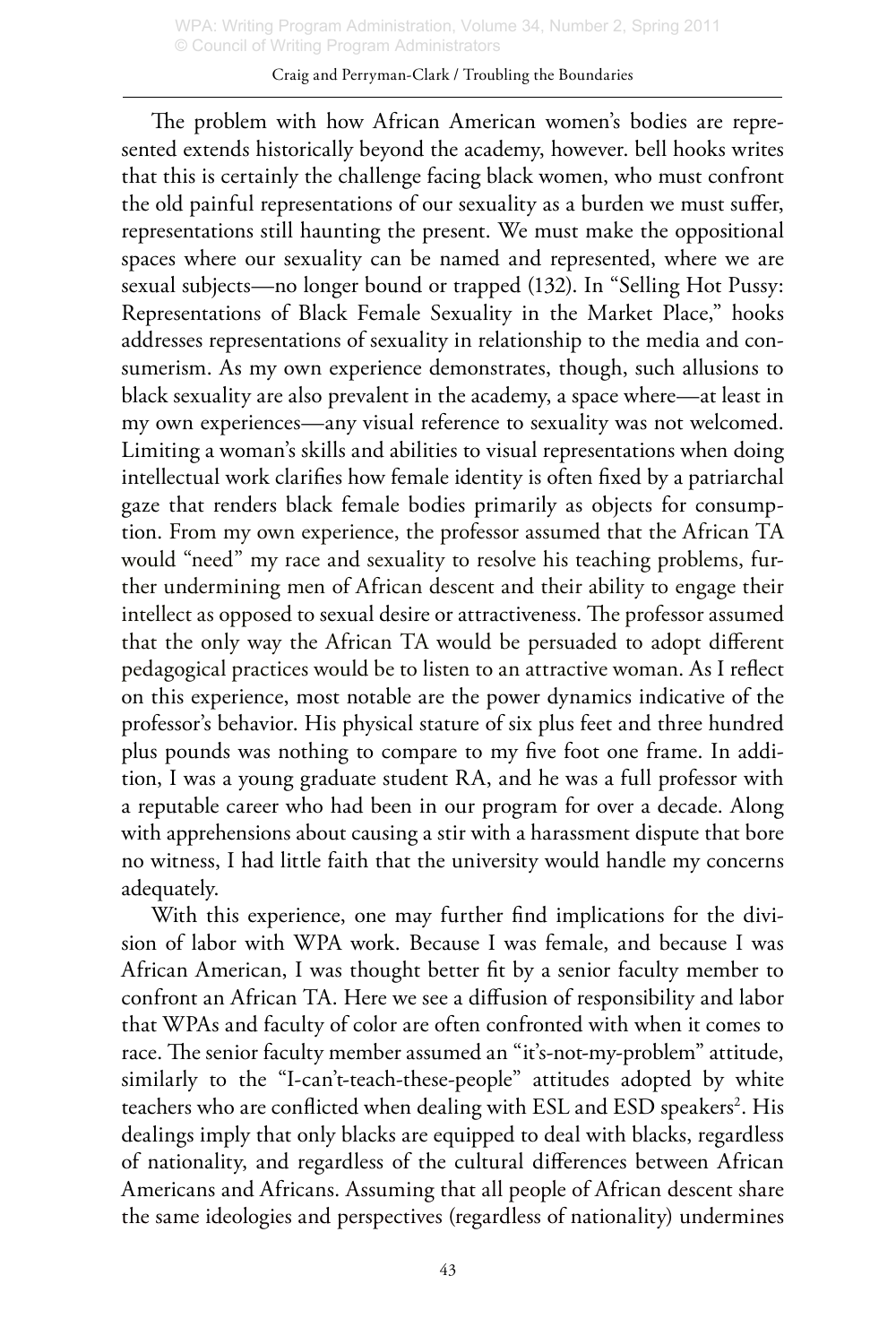the diversity of African and African American cultural experiences, especially when such diversity associated with European Americans' cultural experiences is often acknowledged.

Instead of taking the responsibility and handling the problem himself, the professor attempted to pass the hard work onto someone else, with that someone else being a woman of color. I wonder, though, why the professor felt unequipped to confront the TA previously, especially considering the fact that he had more experience in the classroom than I did. Perhaps the situation may have played out differently had he asked for advice on how to deal with the TA himself, such that the power dynamics would have been different, since doing so would have required more authority and expertise of me. Thus, the division of labor reflects this professor's unwillingness and inability to confront cultural differences himself; it also reflects his unwillingness to consult advice on how to handle cultural confrontations and difference. Furthermore, the professor's comments undermine the intellectual and rhetorical capabilities of both men and women in the academy by suggesting that the only way that men may be persuaded by men is by evoking gender and sexuality. Perhaps the professor relied on me to talk to the TA because women are often expected to nurture men (in a maternal way) while also possessing the ability to lure them into do the right thing (in a seductive way). Whatever the case, comments such as these reduce men to objectifying, and women to seducing, neither of which acknowledges the role that intellect plays in pedagogical guidance or decision making.

I optimistically believed that the professor's intent was not to be blatantly racist or sexist, although his comments reflect racial and gender insensitivity. The question now becomes how we move beyond intentionality (or lack thereof) to accountability. Regardless of whether or not the professor's comments were unintentional or not, he needed to be held accountable for making racist and sexist assumptions and remarks about women of color in the academy. Such accountability, then, requires that he understand why these comments offend in relationship to the historical implications associated with African American women's bodies being put on display for public control and objectification, where those in positions of power take ownership over the validation of black beauty. When faculties understand the historical implications surrounding racist and sexist comments, they can no longer use ignorance as an excuse.

The professor's comments reflect an often excused social incompetence about diversity on a larger institutional scale. His comments also reflect an ongoing trend by white males in positions of power who speak as they wish without any accountability and responsibility. In fact, racist and sexists remarks that demean black women are becoming more a part of our public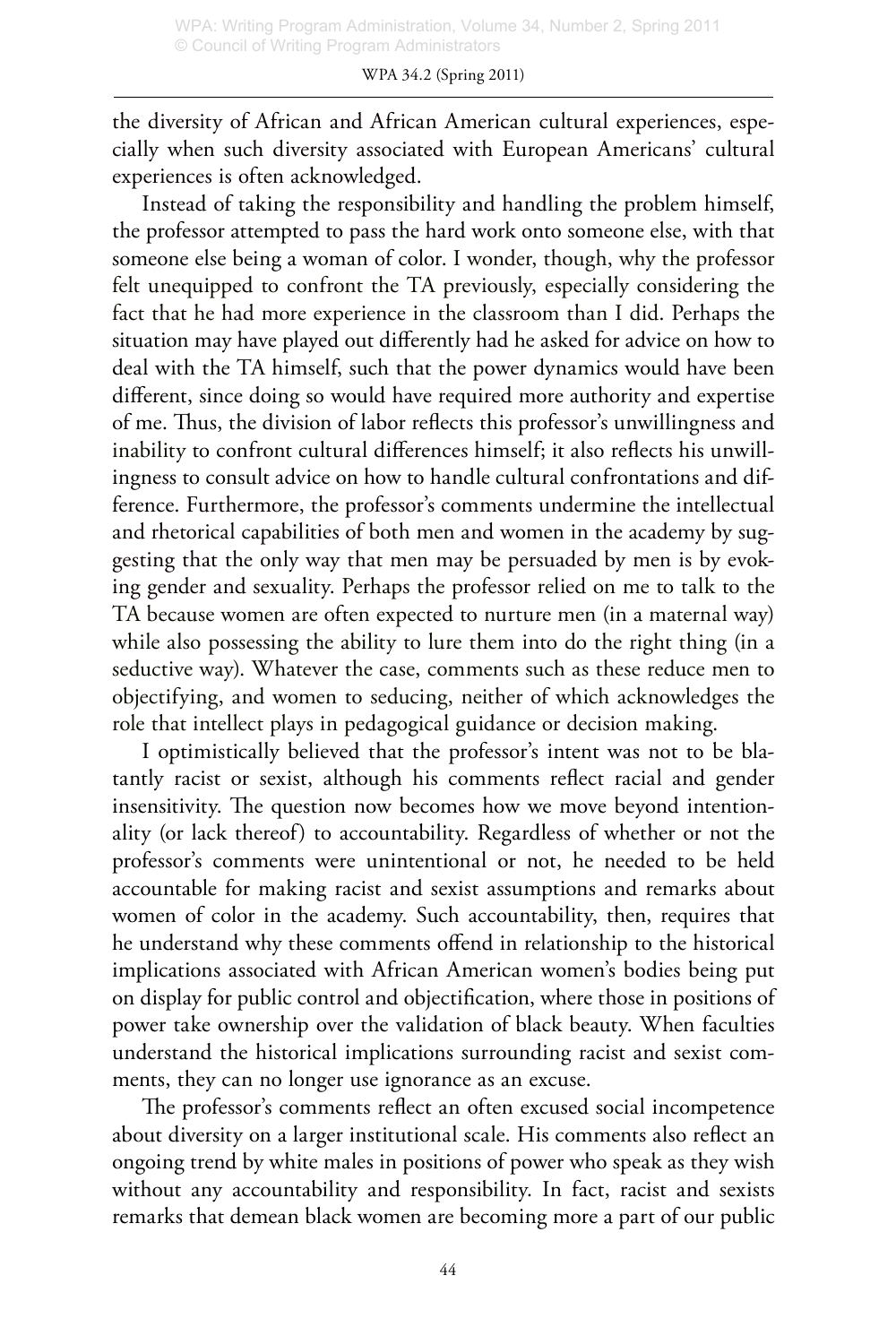#### Craig and Perryman-Clark / Troubling the Boundaries

discourse. From Don Imus's denigration of black female athletes as "nappy headed hoes" to the demonization of Michelle Obama as militant by political right wing politicians, white males in central positions of power are too easily let off the hook for racist and sexist rhetoric that subordinates black female identity. Patriarchal privilege or their dominant racial ethos precludes these men from receiving disciplinary action in the U.S. labor force.

Experiences such as these represent more than faux pas or gaffs. We need to move beyond the notion of unintentional racist or sexist mishaps and hold those who do make racist or sexist comments—whether misinformed or not—accountable for their actions. Suppose the professor was attempting to issue a complement. It is still necessary to have explicit conversations about appropriateness in relationship to race and gender. Such a conversation, then, requires that we ask critical questions of kairos. When we issue remarks that have racial and/or gendered implications, we need to determine the appropriate occasions for our comments and whom and how they might offend. In professional spaces—especially those that involve graduate students—we need to understand why pedagogical training sites are not appropriate occasions for remarking on women's visual appearances. With regard to race, we also need to understand why it's not appropriate to assume that an African American will automatically relate to an African. When we consider appropriateness and occasions for appropriateness, we can begin to rethink accountability as opposed to readily dismissing and attributing offensive speech or actions to ignorance.

In reading this narrative, I urge readers to understand how the race, gender, and power dynamics that played out through my experiences similarly parallel societal roles in relationship to power. I also urge readers to consider how such power dynamics determine who gets to say and do what to whom in our institutional and disciplinary spaces, without being held accountable and responsible for what is said. As we think more about CWPA, we can ask similar questions concerning who gets to do, say, act, speak, and lead the organization. How are women of color represented in CWPA? What tasks does CWPA assign them, and what might these tasks suggest about divisions of labor? When do women of color get to speak, and what do they get to say? How does CWPA hold people accountable and responsible for what is said in relationship to people of color? Posing these questions does not suggest that CWPA marginalizes women of color. Instead, what I am suggesting is that we use women of color's personal experiences in institutional spaces to think more critically and carefully about how representation and power dynamics impact the way that women of color are represented in disciplinary and organizational spaces.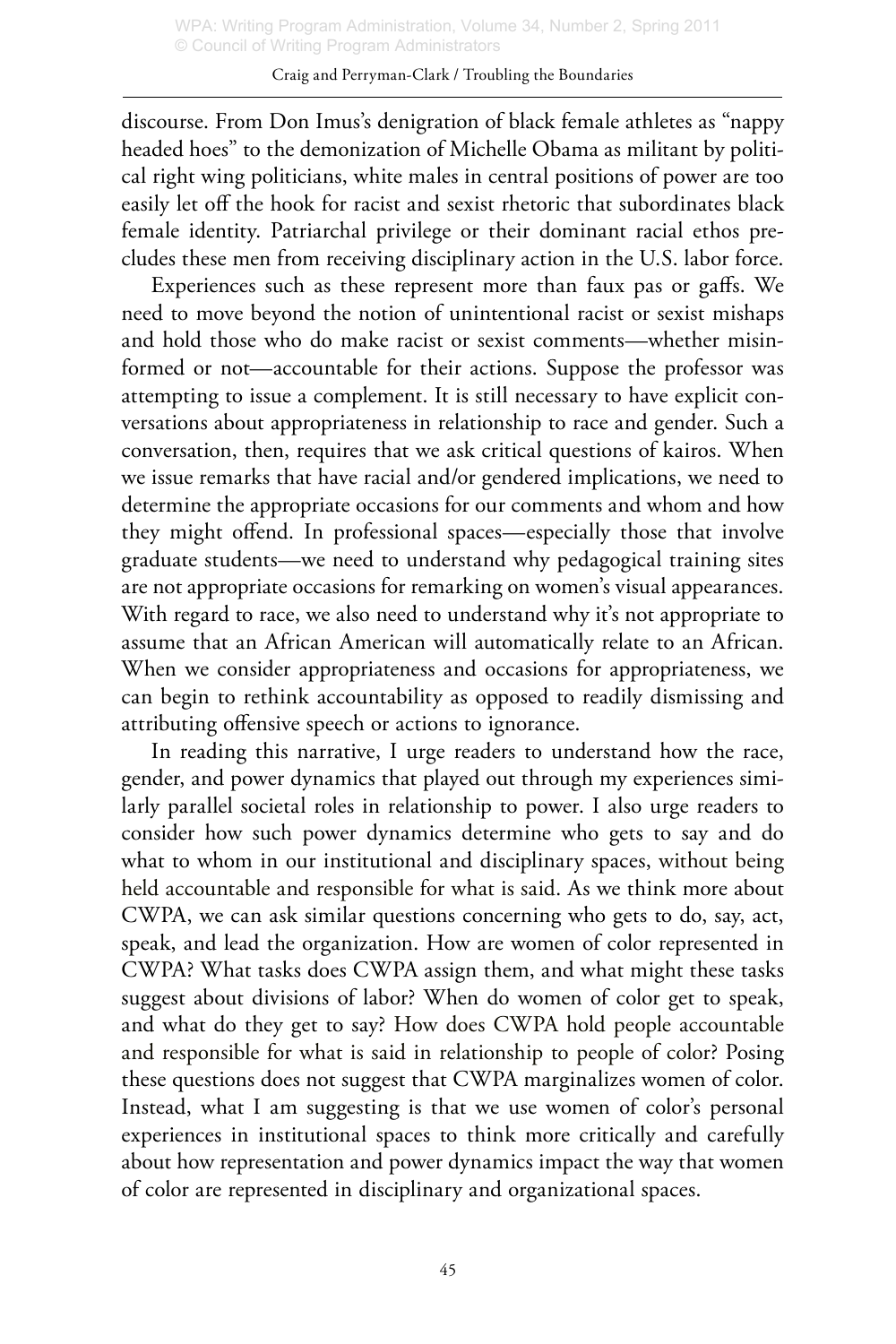#### WPA 34.2 (Spring 2011)

"Black Maybe": Navigating Identity Politics in Wpa Work As an African American

I became interested in WPA work because I believed that a writing program was more than just a place that housed required first-year writing courses. For me the WPA could be a conscious community builder. Yet for many fellow graduate students, the perception of a WPA was as micromanager, a taskmaster of TAs and adjuncts who taught courses that most tenured faculty were not interested in teaching. Although the intellectual work that our WPA produced proved otherwise, perceptions often function as agents of containment in how one can signify in the eyes of others. As a scholar of color in the academy, I learned how perceptions can produce the offspring of covert racism or the intolerance for cultural difference. Being an athletic black male graduate student at a predominately white university came with its own issues, ones that would surface when a black graduate student would be awarded things like highly coveted research assistantships. With that stated, the assistantship I was awarded as research writer for our WPA was met with some disdain. One white male graduate student questioned, "Is Collin even qualified for that position?" and frankly stated that I was "not a hard worker." Other rumors stirred that I had received the position because of how I looked. Such responses speak to the pervasive level of scrutiny students and faculty of color face in justifying their success and presence at predominantly white academies if they are not emptying office trashcans, playing a sport, or mowing university grass.

This assistantship as researcher for my WPA gave me the chance to collaboratively write a teacher training manual and create our first co-edited first-year writing reader. I came with the anticipation that it would allow me the opportunity to participate in building a curriculum that aligned with the shared learning goals developed by our first-year writing taskforce that I was a part of the semester prior. But I would also come to discover a looming reality that subject position mattered in my interactions with other administrators and teaching faculty. I read many of the "Kitchen Cook, Plate Twirler" narrated experiences of overworked and feminized WPAs (Holt; Gillam; Hesse). But here I was, a brotha from an urban black community on the south side of Dallas, TX working the infamous managerial position of composition director, traditionally marked by gender and, as I would learn during my tenure, clearly racialized as well. As a black male who already experienced covertly racist responses to being awarded my assistantship as an RA to the WPA, the politics of representation in academia were nothing new to me. I was also aware of how one's visible identity could predetermine how one might enter into collegial discourses,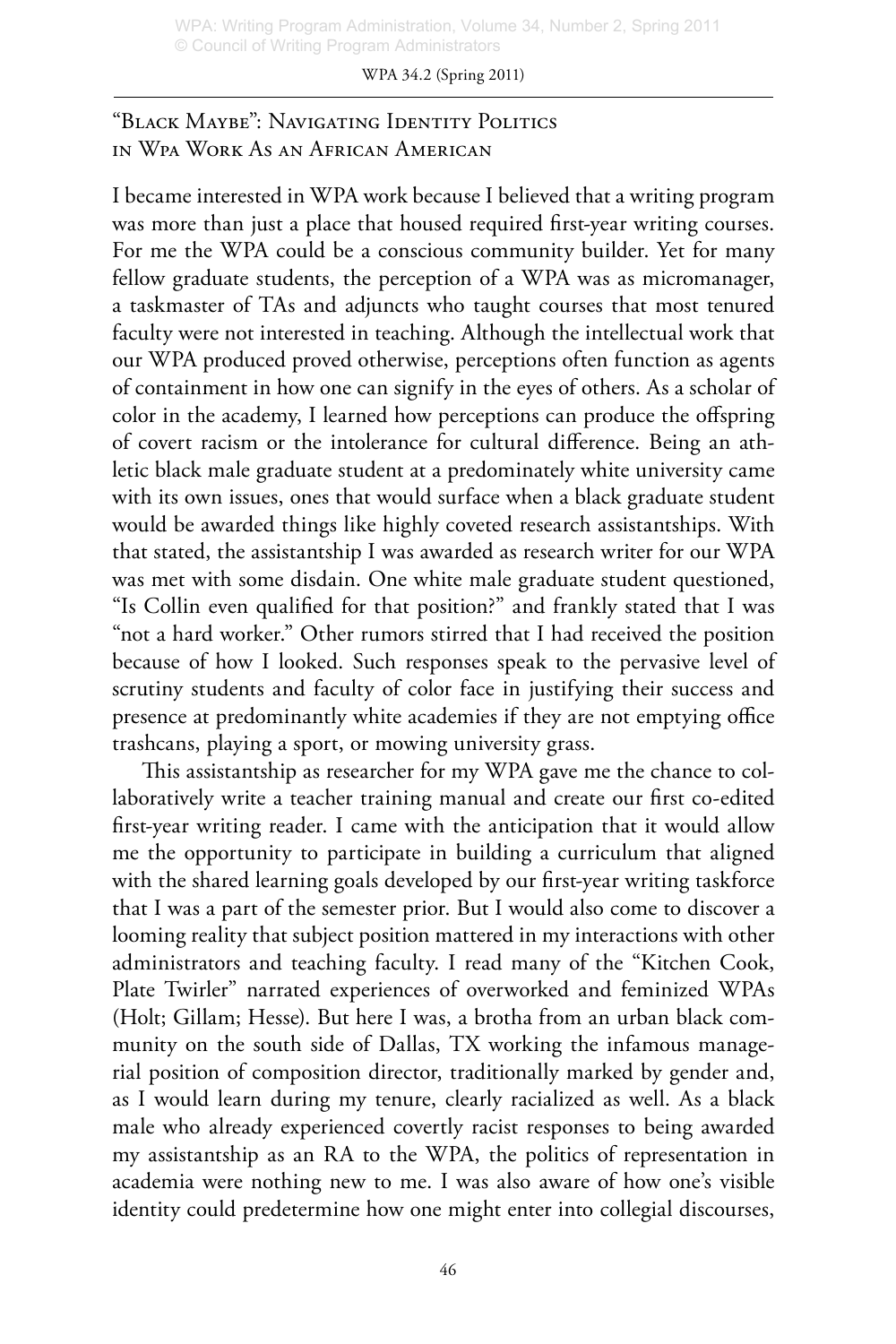#### Craig and Perryman-Clark / Troubling the Boundaries

especially at a university with perennial athletic programs. With athletics being big business at our predominately white public institution, specifically for men's basketball and football—both predominantly represented by black men—black male bodies are made most visible and meaningful in the public domains of athletic performance. Stuart Hall states that the "accumulated meanings" generated from these representations are important for how dominant culture marks the 'Other' as different (232). Within the context of my institution, these meanings enable binary oppositions of signification between black/white and athlete/intellectual. Black athletic masculinity needs to be marked in a certain way to maintain these binaries or else it forces dominant culture to rethink how they define difference. More specifically, it forces dominant culture to reconfigure how athletic black male bodies can signify in a university writing program.

Being a graduate student often found me taken for a university football player much more so than an academic. My athletic build does not always fit my students' image of a writing instructor. And in much of the disciplinary scholarship on gender in the workplace (Baliff, Davis, Mountford, Enos,Gerald), I had not found much that spoke to black male jocks who decided to shelf the football and direct a writing program. Therefore, I was left much to my own devices in managing the discourse that came with my body. As a WPA research assistant, the black body that I inhabit functioned rhetorically as a site of contestation to the traditional WPA identity of white and female I had come to know as a college student. Even in this intellectual space—at this Research 1 University—black corporeality needed to be performed through manual work. I grew to understand how black male corporeality might be read with greater acuity in my day-to-day social interactions while working in our office. In the first few weeks working in my position, our department chair came into our office requesting my assistance with menial labor—"Hey, can I use your big muscles to move a few desks and swivel chairs out of an empty faculty office and transport them to a storage room?" These moments were usually in the form of random interruptions while in the middle of writing the TA training manual that we were preparing for first-year writing instructors, or editing our soon-tobe-published reader. Besides the initial frustration of feeling exploited as a graduate student, the request to use my "strong muscles" to help move office furniture undermined my subject position as a black intellectual. In these moments of interpellation, I was asked to signify as another type of laborer in this working space. I thought about Mark Bousquet's article "Composition as Management Science" and wondered if maneuvering heavy desks down department hallways counted as "organized academic labor" (Bousquet). As far as I knew, it was not part of my original job descrip-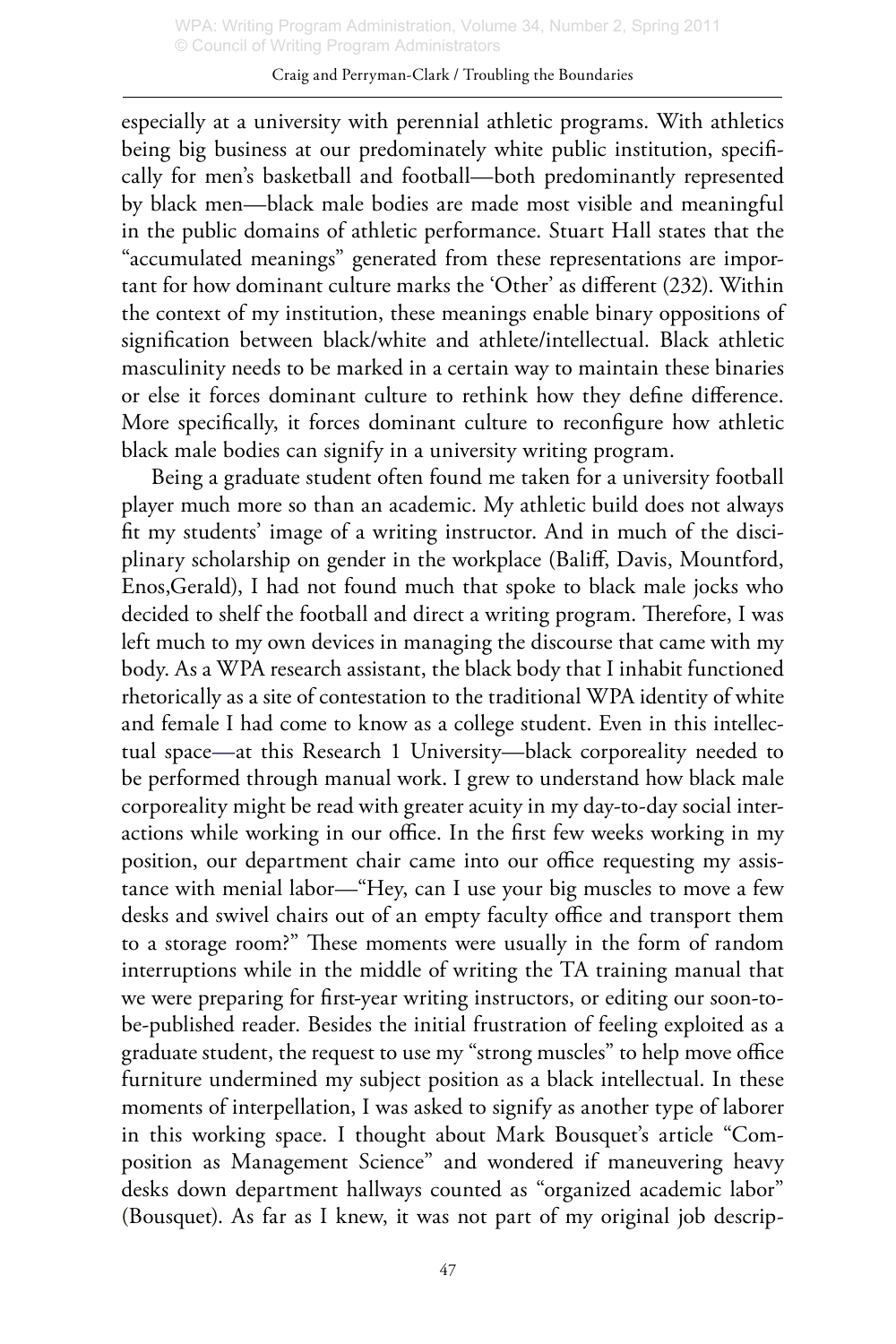tion as a WPA research assistant. Nevertheless, my department chair saw me through the gaze of servile labor; I was a tool for getting menial things done. "Big muscles" were associated with moving big things–chairs and desks–down an office-building hallway, one that I had walked down many mornings en route to my office to meet students for conferences. But more than that, the big black guy as furniture mover invoked a historical narrative of black labor, one where African Americans are found justifying their value and presence as citizens by the work they do with their hands.

These experiences were framed within a larger context of working with two women in a space traditionally marked as feminine, one where divisions of labor had been gendered. And although their identities as women in the workplace might have brought them different experiences from my own, I understood the rhetorical implications of bodies that are marked in certain ways to maintain systems of power. Thus, I wanted to build a culture of reciprocity with my female colleagues in a way that spoke to the gender and racial dynamics of our workspace and how these dynamics could positively inform the curricular and administrative decisions we made. For example, open and honest dialogue about our differences was an effective practice in thinking through how we would decide how race and gender as influential tropes in literacy learning would be represented in the texts that we chose for our first program-produced reader for first-year writing. Our intellectual efforts often found us in disagreement and having to make hard decisions about which texts to include, and which voices needed to be heard and why. As graduate students our vision for the reader was shaped by our beliefs that how one identifies racially, politically, or by gender gauges literacy practices and how one shapes relationships with others (Mitchell and Weiler x). When choosing selections for our reader, we followed this concept of literacy in choosing writers who demonstrated literacy as a "culturally connected" social practice of entering a range of discourses (Mahiri, Moss, Gee). We believed that this approach would allow first-year writers to see that diverse communities gain access to certain forms of literacy in ways reflective of their racial, gendered or political subject positions. In these moments, listening to my female colleagues became a critical practice for me as a male sharing our workspace. Listening enabled me to take their perspectives seriously as intellectuals who came from different gendered and racial locations. Listening allowed me to effectively see them beyond a patriarchal gaze and to engage them as colleagues and co-laborers whose insights and opinions mattered.

As a black male WPA research assistant, having an understanding of a gendered racial reality of what it means to be a person of color whose identity as male influences the complexity of one's racial subjectivity, allowed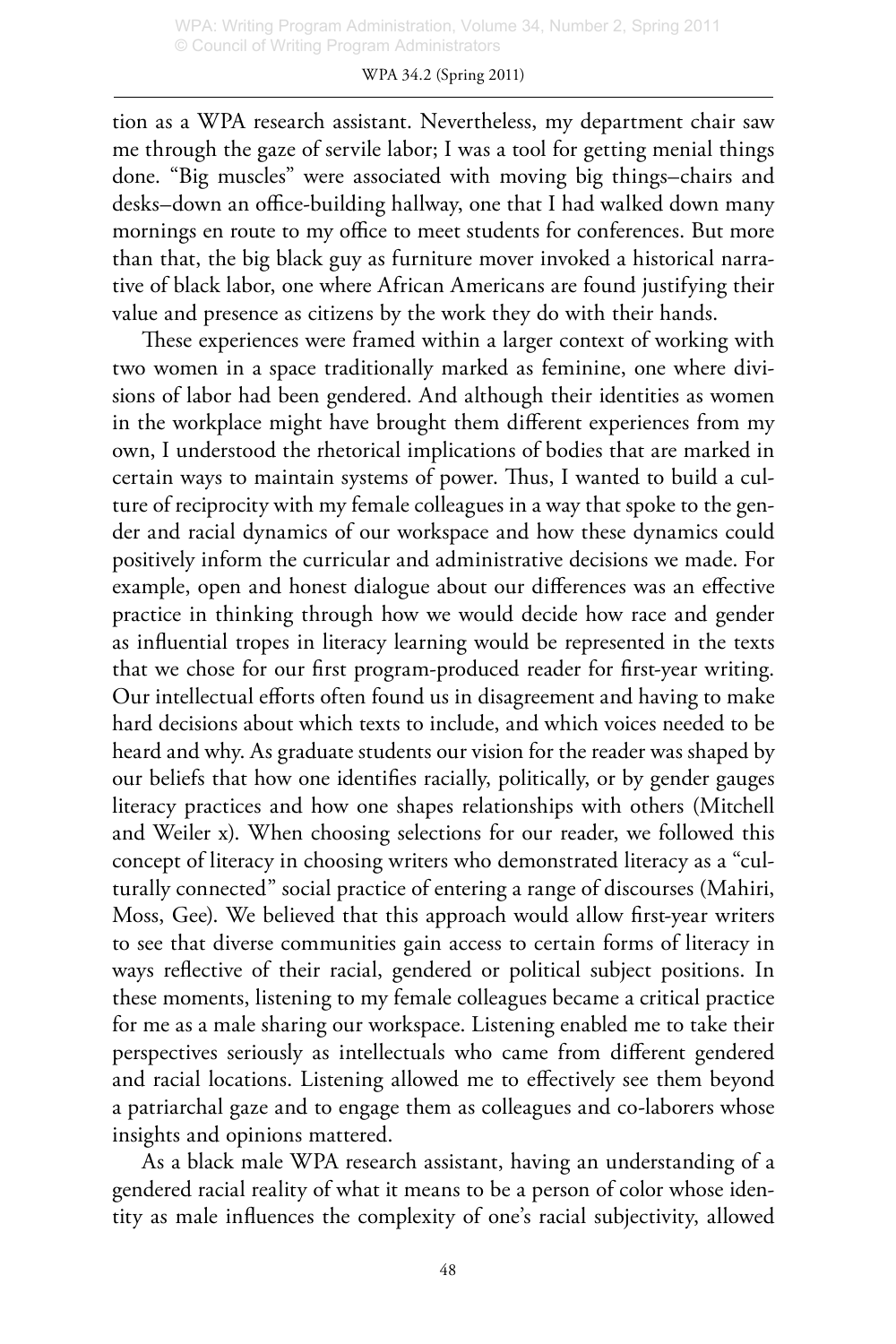#### Craig and Perryman-Clark / Troubling the Boundaries

me to grasp how one might work towards making the dimensions of race visible in conversations about curriculum building and pedagogy. Furthermore, this allowed me to think through a conceptual framework for WPA work that could be developed through a process of reflexive thinking about how students and TAs might think through their own markers of identification, and how these markers mattered in curriculum development and literacy practices. In helping to shape the curriculum for our writing program, I took an active stance to look at race through a gendered lens while further exploring the dimensions of gender politics by recognizing its racial implications. The diverse feedback we received from TAs of all backgrounds in our program who were using the reader was useful for how we might further think about other intersections, such as class, sexuality, and ableisms. With that stated, some saw the reader as not representative enough of the range of identities they saw as intersecting. Others suggested that online spaces and the proliferation of students creating digital profiles offered another dimension to how identities are either shaped at the intersections of place and space. Overall we felt optimistic about the types of responses the reader generated.

Now our approach in using the intersections of race and gender in thinking about curriculum does not mean that one essentially needs to be a racial minority to fully understand how to address the intersections of race, writing, and difference or to interrogate fixed notions of race that undermine the professional development of writing program administrators and their affiliates. It does, however, suggest that directors of composition must build coalitions with faculty and graduate students across race and gender lines to effectively create a culturally inclusive program and disciplinary perspective that best serves learning objectives.

Bitches and Ball Players, or Just Black Intellectual Folks? Attending CWPA for the First Time

It was our first time attending the annual CWPA conference. We, both African American research assistants to our WPA, decided to participate in the conference that year because we thought we had important stories to share. We wanted to present our experiences associated with confronting racism and sexism as graduate students training to be WPAs. We also wanted to share moments where we found ourselves in peculiar situations: being asked to do manual labor, experiencing excessive monitoring by our department chair, and being asked by tenured white faculty members in our department to handle issues with racial minority students whom they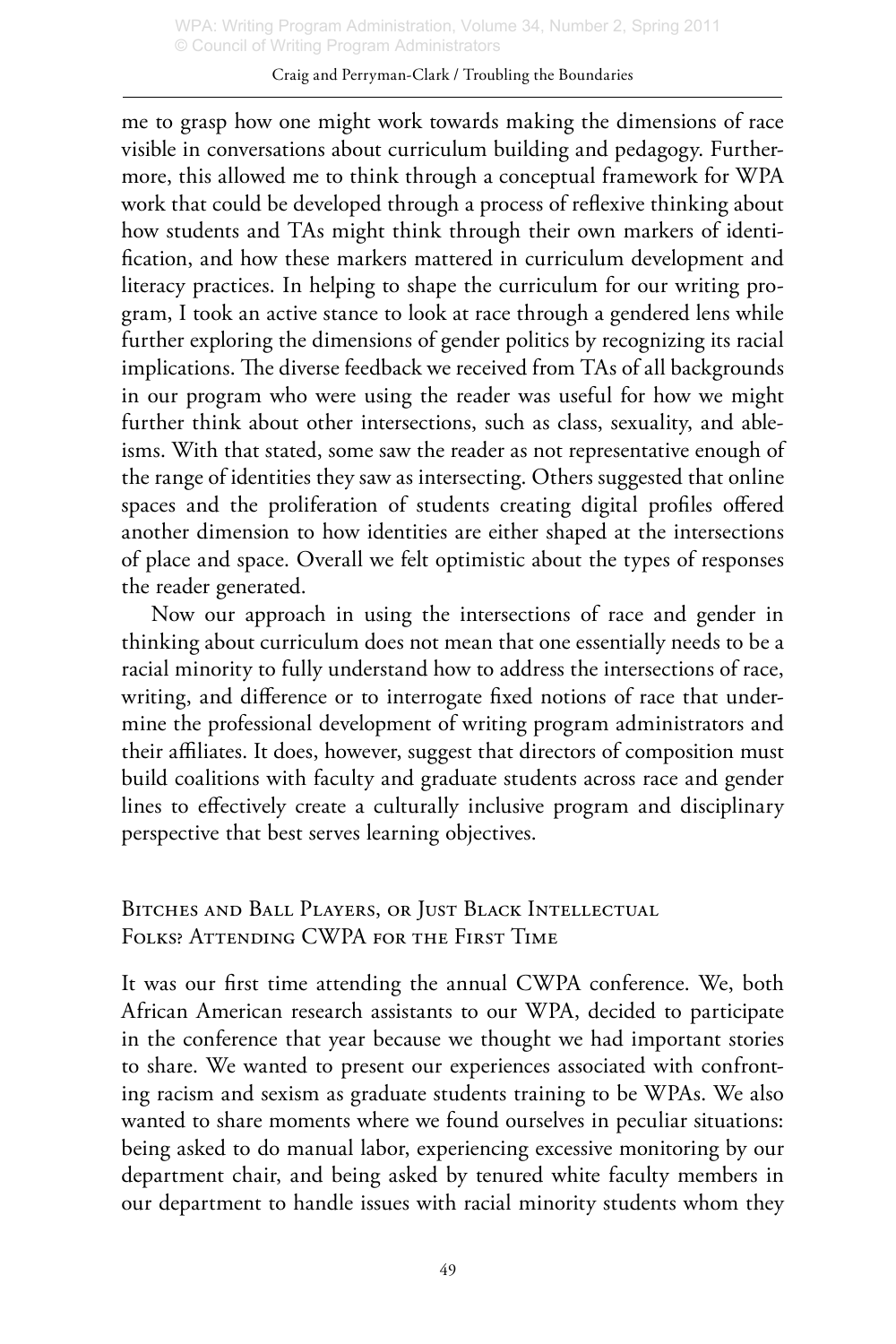deemed themselves too inadequate to deal with. As African Americans, identity mattered in our administrative roles as assistant WPAs at our institution. And our lived experiences in these roles were connected to how we were visibly marked by our race and gender. So for our conference presentation, we wanted to use our own experiences to shed light on the ways in which future WPAs of color must confront racist and sexist practices at the institutional level. And, we figured that as an organization desiring to include more graduate students, more junior faculty WPAs—more people interested in WPA work in general, our audience would be receptive to what we had to say. And they were, but this did not come without certain tradeoffs.

Prolonged stares made for socially awkward moments with conference participants who did little to alleviate our uneasiness with being some of the few folks of color there. One conference member, whom we had previously met when she attended an annual week-long rhetoric seminar Staci and I both helped to facilitate at our university, assumed an air of familiarity with us that we found both presumptuous and offensive. We only knew her informally as a member of the field who taught college writing and did administrative work at her public university. When introducing us to her network of colleagues she iterated, "These are the WPA's bitches at their institution." We were shocked and did not know what to think. When we both mentioned that we were on the upcoming job market, she then suggested that we consider our advantage as minority scholars and advised us to apply to her institution, which according to her didn't have many African Americans and needed a couple more. Her acerbic comments coupled with the racial homogeny of CWPA attendees that we had already noticed and felt during our short time there exacerbated our anxieties about being new attendees. As newbies, we saw this woman's apparent acquaintance with multiple conference participants as an indicator that she was part of the CWPA community, as anyone would. Whether or not she represented CWPA and its mission is debatable, but how else is CWPA represented if not by and through its members?

Later on in the week, the conference decided to host dinner at a park that was also having a basketball tournament nearby. All of the participants in the tournament looked to be young black males–dressed in their basketball gear–lined up courtside, excited and eagerly waiting for their teams to play. I had noticed them as I was following conference attendees at a distance to the dinner. Upon approaching the dinner pavilion, the door was locked. I saw people I recognized inside eating so I was a bit confused. Then a white woman, who I would later find out was hired by CWPA as security, came to the door and shook her head as if to indicate that I had the wrong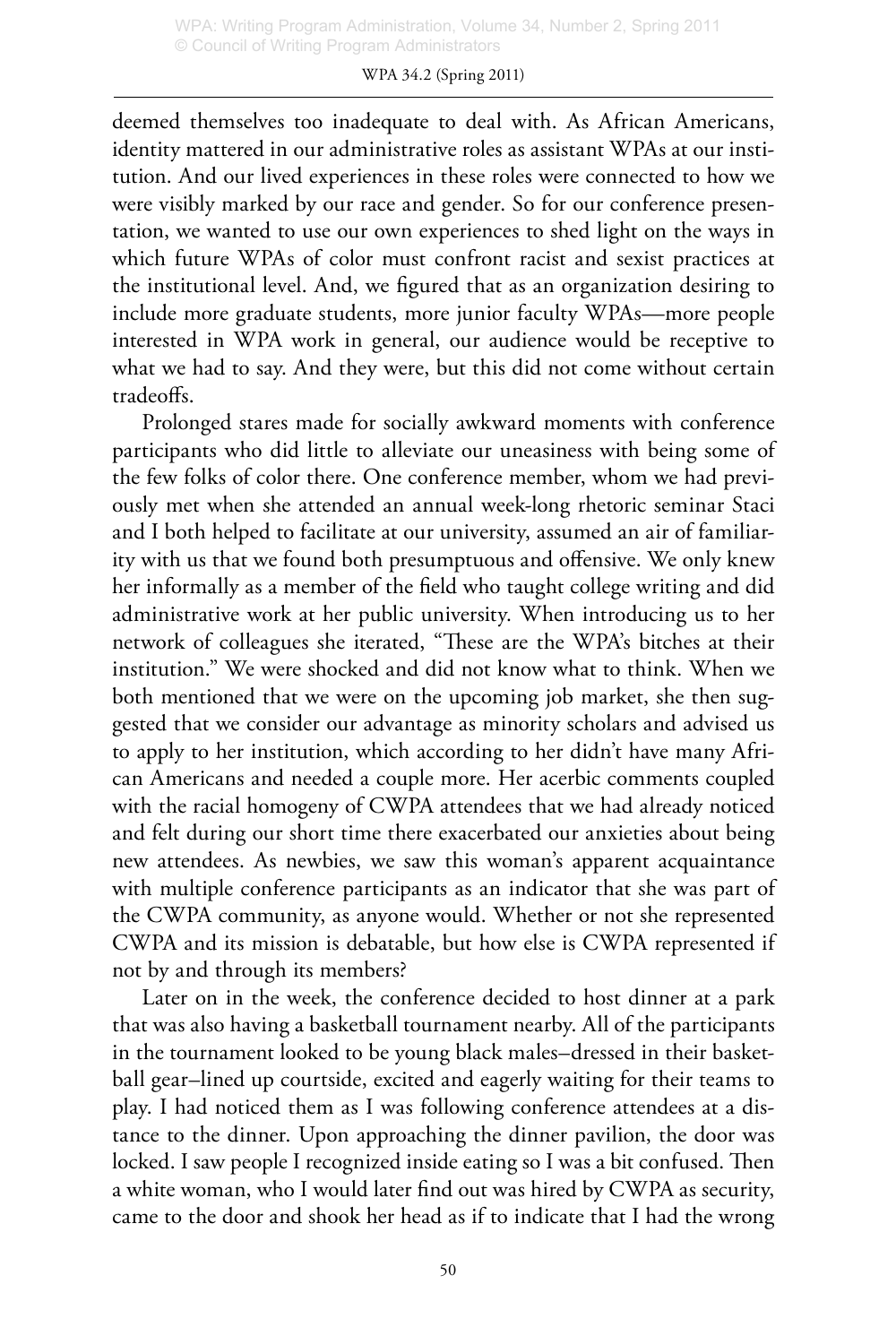#### Craig and Perryman-Clark / Troubling the Boundaries

place. Without opening the door, she spoke while I read her lips and tried to make sense of her muffled voice against the window glass that separated me and her, "You're not allowed in here; this is for conference attendees only." I stood there, frozen by her words, hoping that someone would recognize me on the inside and intercede. After she finally decided to open then door, I entered, visibly embarrassed and confused, scanning the pavilion in hopes that no one had noticed how I had been constrained by what Henry Louis Gates calls epidermal contingencies (10). To my obvious disposition, this woman retorted unapologetically, "Well you looked like a ball player!" This was in spite of my dress shirt, fresh new tie, and a conference nametag I wore around my neck, just like the other conference attendees. But, the existential truth was that I was still black, still different looking; and learning how to deal with those differences was becoming defined as my rite of passage at this conference.

Later that day, after talking to my academic mentor, she made public on a popular online social network the events that occurred—"I am now officially pissed at CWPA. My stunningly smart, exceptional teacher, African American grad student just got refused entrance to the conference dinner." Our conference drama had officially become public dialogue in a matter of hours. This public scrutiny or rebuke by my advisor, who is an accomplished Native scholar in the field, would soon reach the CWPA president who immediately put the issue on the agenda for the conference Town Hall meeting. The CWPA president also wrote about the issue in her online Presidential Blog entitled "WPA Directions – Issues for Action," reminding members "WPA is all of us." At this point I still had not spoken with the CWPA president about what happened, but I had read her seemingly hasty blog response. The response described the white woman who denied my entrance as one who "was horrified and apologized profusely" to me, when in fact I never received an apology. I read on as the rhetorical impact of racism on my embodied experience was neutralized by a "we are the world" discourse of inclusion. WPA is all of us? I did not feel that way. I became fed up with all that I had experienced at CWPA and what now seemed to be an effort at damage control to quickly clean a spill before it became messy. Hyperconscious and emotionally exhausted, I decided to skip the rest of the conference and resigned to hiding in my hotel room. I became the "obviously upset" black male attendee who was no longer present; one that, in reality, most of the conference members did not really know or had not met. Thus, in my absence I could only be made visible by hearsay and spoken for by the CWPA president. I existed in a place between their imaginations and reality. While the president attempted to give recognition to my issue in blog writing or at the Town Hall meeting, to acknowledge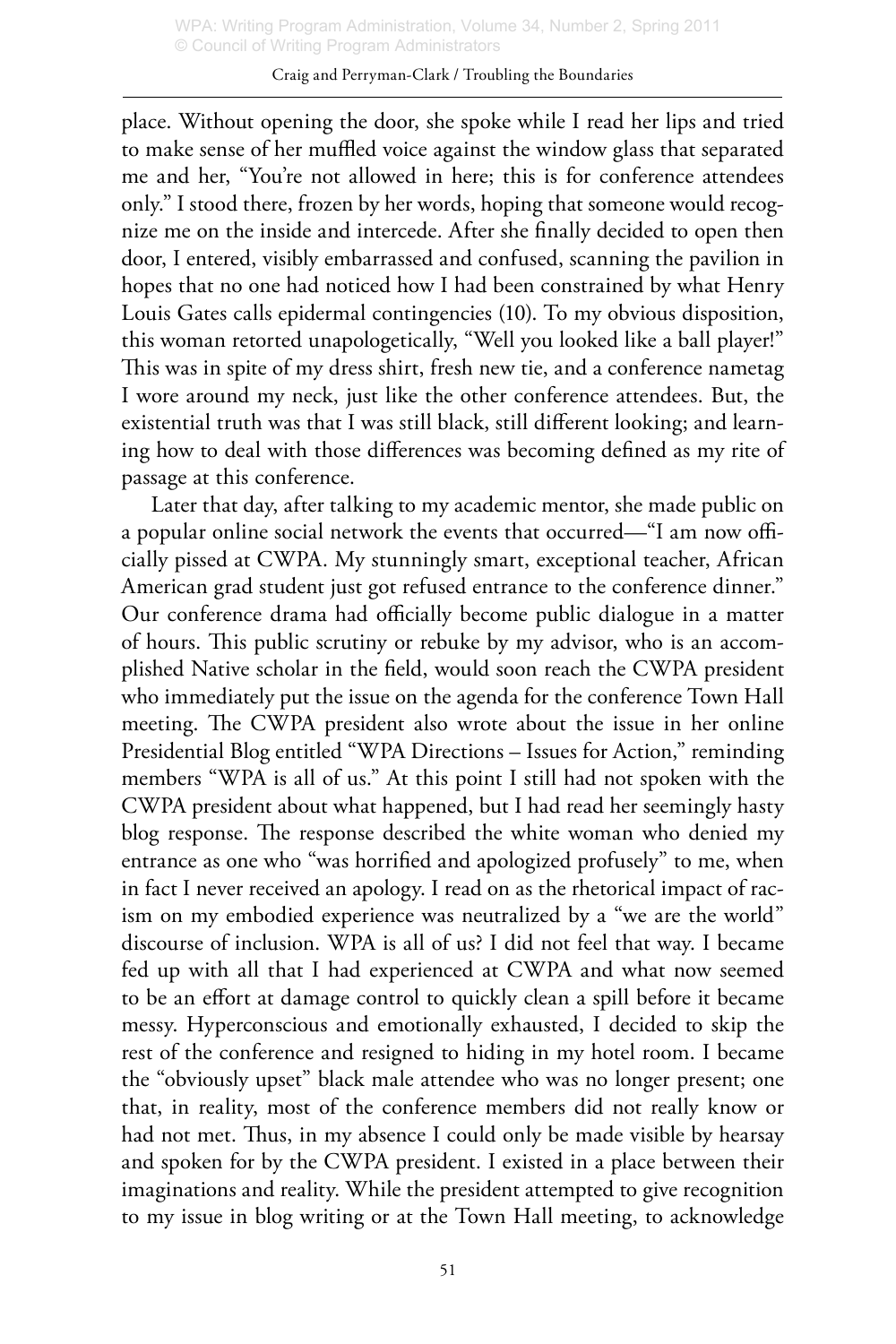that the proverbial black man had been discriminated against at the conference, my subject position as colleague had already been rendered invisible and incapable by the rhetorical situations that had confined me to exist as Other or more specifically, a "WPA's bitch" or the trespassing "ball player."

As a concession, the CWPA president did take time to shed light on a critical point about the reality of our racial differences: "Because of the bodies we live in, we don't all experience the world in the same way. Last night was a stark reminder to me that as a white person, the ways our colleagues of color encounter small acts of racism in everyday interactions are invisible to me." As people who live in bodies historically marked by difference, we agree. Circumstantial realizations by those who both represent dominant culture and are in positions of power can ignite real progress for change, but they also remind us of the privileges that come with not having to live in a racial consciousness or recognize race *as* a consciousness in one's personal, political, or administrative agendas unless provoked to do so.

 In hindsight, the meaning of blackness was fixed in the sure reality of these moments. There were rules as to how we as black graduate students could signify, regardless of our attempts to look, act and fit in as professionals who were part of this academic community. Needless to say, this reaffirmed our subject positions as outsiders at this conference and conjured the all too familiar feelings of isolation we had come to know as African American graduate students on our predominately white campus (Williams; Lewis et al.). Now, we would be remiss to use a lady's racist comments, awkward stares from conference attendees, or being denied entrance into a reception for not "looking" like a conference participant to paint broad brush strokes in describing the overall views and sentiment of CWPA. While we know racism and discrimination can indeed be systemic manifestations, they are also products of individual worldviews and choices. But we also believe that just as CWPA is represented through the astute administrative and intellectual work that continues to advance it as a discipline, it also needs to be held accountable for when its members fall short in making CWPA a habitable space for everyone.

As we seek professional development at conferences and work to build culturally sensitive environments in our writing programs, we speculate on how race and representation factors into the goals and objectives implicated in CWPA's mission and professional practices. More specifically, we bring into question the implications of the scarcity of African Americans participating in CWPA and the sobering reality that WPA men and women of color as practitioners are nearly nonexistent in our field—or at least CWPA as an organization. We offer our narrative experiences in attending the conference of writing program administrators to shed light on how our local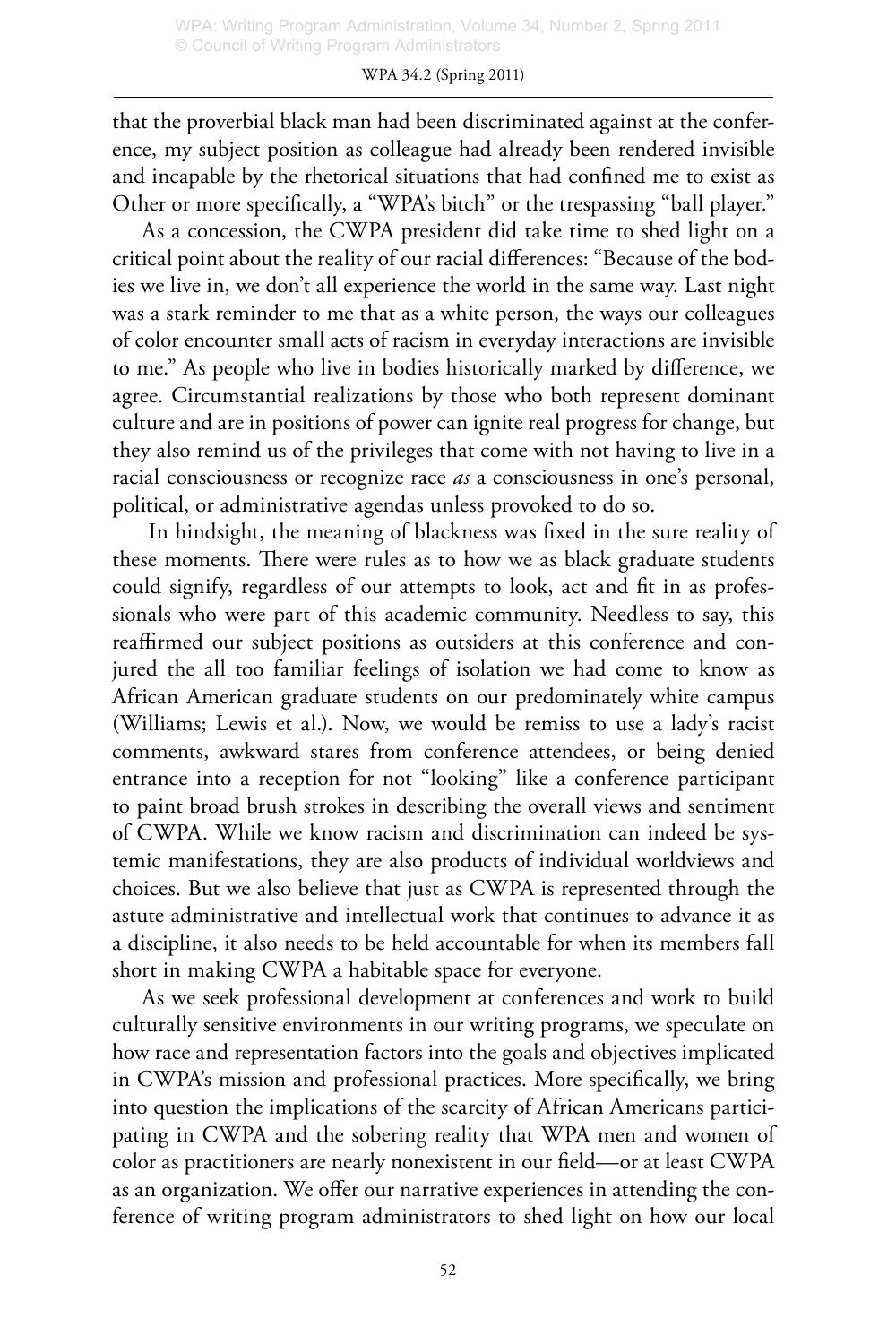issues at our institutions reflect our experiences within the larger discourse of writing program administration. We do this to assert that issues of racial representation should begin to be addressed globally so that we might develop a collective consciousness in building dialogue on how to frame race and difference within WPA discourse.

# Recommendations for WPAs

We applaud the timely response to these issues that was initiated after our experiences and believe they can serve as catalyst for having a fresh conversation about diversity in CWPA. However, as folks of color who have grown too accustomed to reactive rather that proactive responses to racial insensitivity, we wonder if WPA as a sub-discipline in composition and rhetoric is doing enough in addressing issues that reveal how our disciplinary relations are also mediated by cultural differences. In the service of writing programs to "educate the academic community and the public at large about the needs of successful writing programs," ("WPA Bylaws") race matters in how we embody and perform our roles as program administrators and colleagues. Thus, developing a language that serves the interests of diversity should be factored into the goals of the CWPA's objectives and implemented into the agenda of our national conference and cross-institutional dialogues. While there are no clear-cut answers for the lack of representation of African American WPAs, there are practical steps we can take towards making both the WPA position and discipline habitable spaces for our differences.

Following Joseph Janangelo, we recognize that WPAs are "multiply situated" across ranks, institutions, and identities. Yet we believe that, if equipped with the right rhetorical strategies, we can be conjoined by a common language of activism that demystifies our differences and advocates for better working conditions, visibility, respect and access to resources. We believe that this can first happen by revisiting our institutional documents in our respective institutions. Program policies and learning objectives must reflect an activist agenda to see diversity as more than a "topic," but a part of every scholarly audience, community and university (Powell). Retheorizing and repurposing our institutional documents as artifacts of "rhetorical action" works towards changing the culture of our institutions (Porter, et al.), and we believe and hope such action can also change individual attitudes about difference. We as WPAs must construct our policy statements and program philosophies to reflect a mission to engage, challenge and learn about difference. This is the type of rhetorical action that can work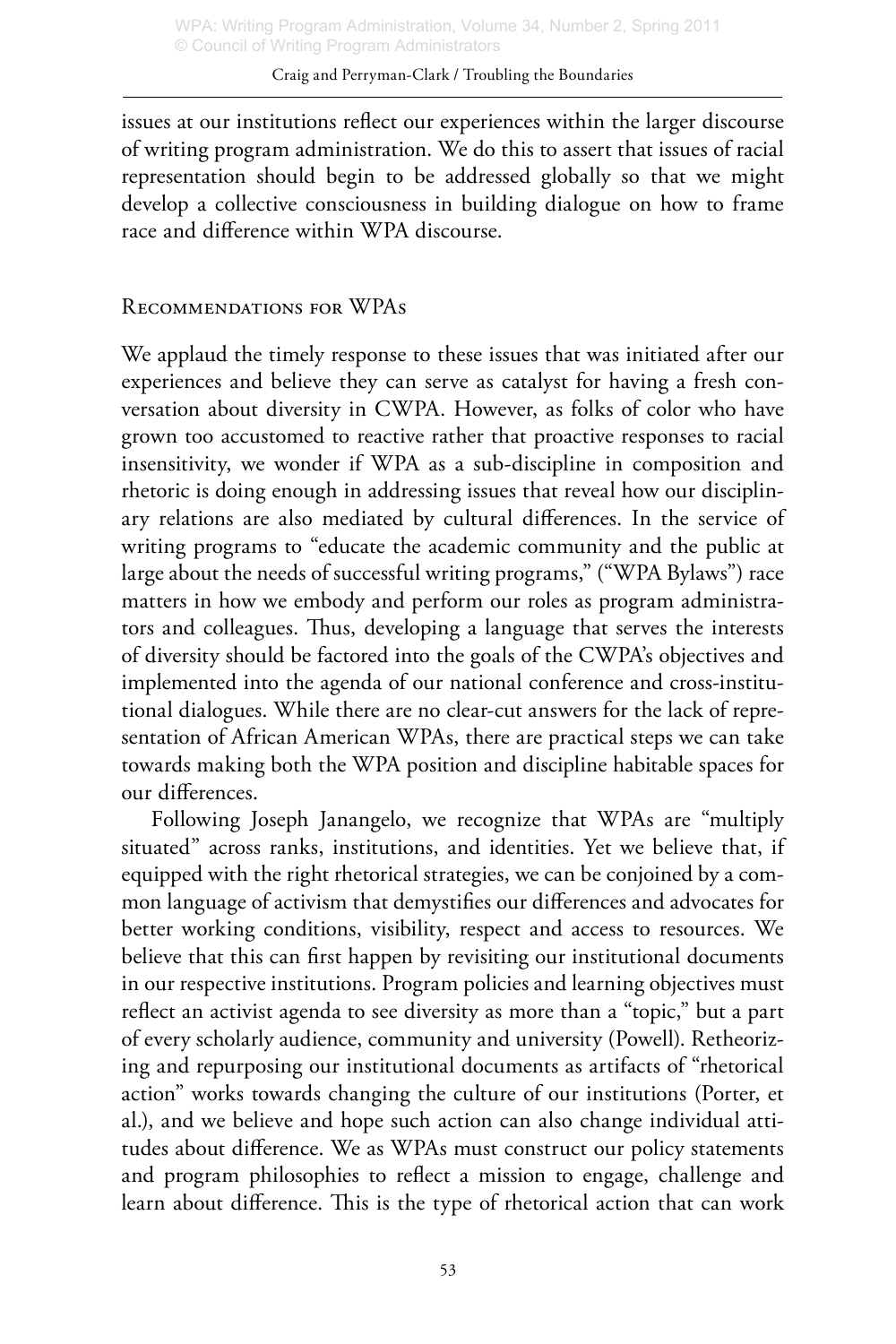#### WPA 34.2 (Spring 2011)

towards a strategic initiative plan for CWPA and our individual institutions to explicitly assert that identity matters in how we as writing program administrators go about shaping the social and cultural infrastructures of our writing programs. Writing program infrastructures are both rhetorical and ideological. Thus, these infrastructures can influence our perceptions on diversity, but they can also be revised through our rhetorical practices. Developing a rhetorical approach to both program and interdepartmental relation building gives us a language to hold each other accountable for how we align our administrative, curricular, and interdepartmental social practices to a commitment to honoring diversity. This makes change possible at our institutions.

We realize that changing individual attitudes or worldviews that are discriminatory can be a daunting or impossible task for any WPA. But this does not mean that institutions cannot be rhetorically structured in ways that impact our actions and attitudes about difference. It does not mean that learning how to honor difference cannot be part of professional development. We designate CWPA's Mentoring Project initiative as the ideal platform where we begin cross-institutional dialogue with WPAs on how to develop a language and collective action plan that serve the interests of cultural differences. Rethinking our administrative responsibilities as a rhetorical process of relation building at every level must be a priority for CWPA if we are to recruit the voices and perspectives of a more diverse body of scholars.

#### Where Do We Go from Here?: Conclusions and Implications

This essay offers a framework for understanding an identity politic in WPA scholarship that is constructed along an axis of multiple intersecting identities. Exploring how race and gender intersect in our own narrative experiences invokes new conversations that also locate heterosexism, classism, nationalism and other isms as intersecting themes of oppression and discrimination. As demonstrated in our narratives, much of our understanding of these intersections concerns not only the ways that our bodies are visibly marked in institutional spaces, but also the ways in which these bodies become marked in disciplinary spaces, including CWPA. Politicizing these markings reveals how academic communities still need historically marginalized groups to signify in certain ways to maintain a status quo of power relations. We use our narratives to call attention to this status quo and to make visible the interlocking discourses of oppression that we continue to challenge at our institutions. And to the CWPA we ask—Who has the authority to speak for us, and who has the authority to define who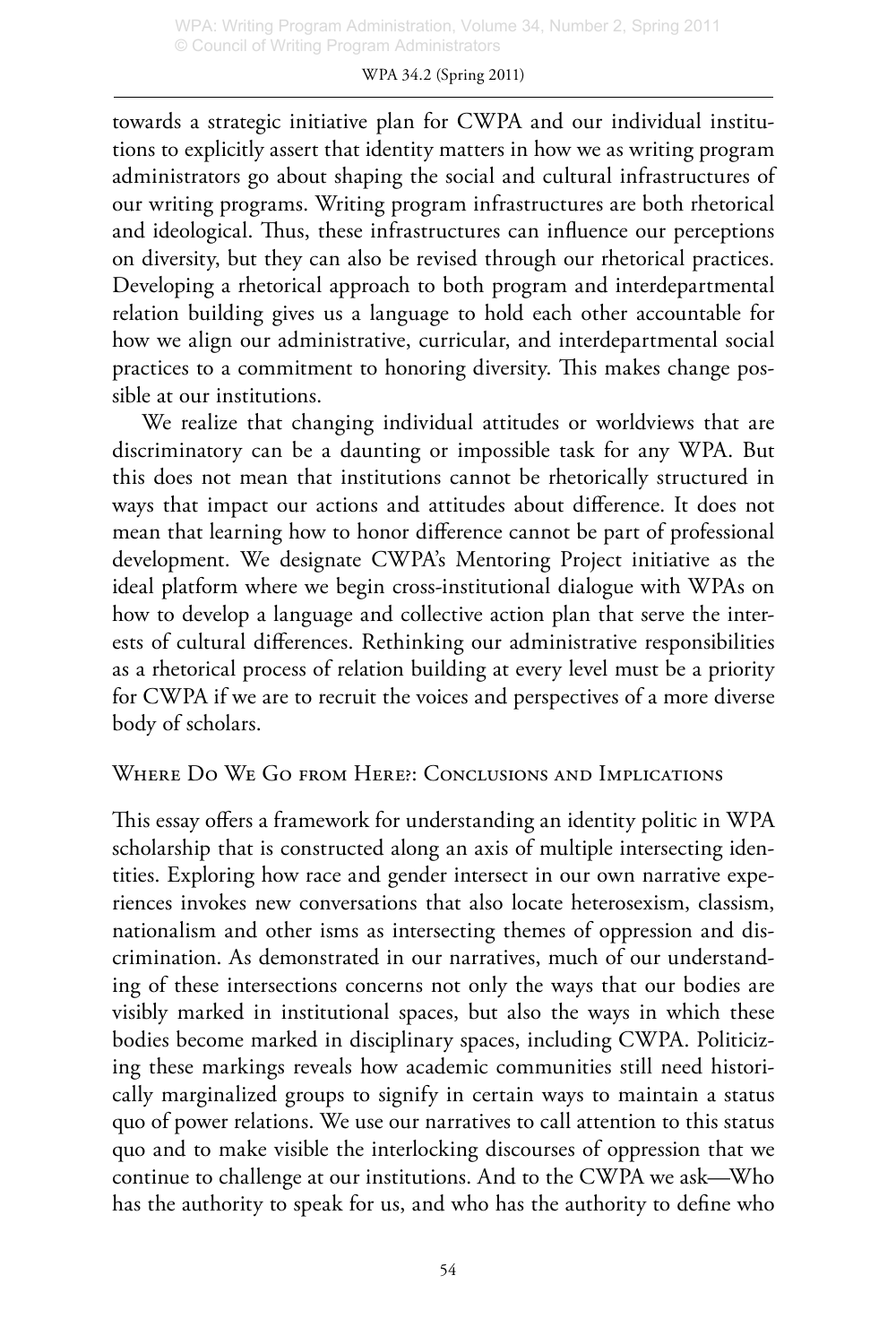we are and what our purposes serve to advance its mission? To echo Toni Morrison, "it is no longer acceptable merely to imagine us and imagine for us…. We are the subject of our own narrative, witnesses to and participants in our own experience…" (31-2). In the wake of the institutional and disciplinary challenges that we face, we take courage in our rhetorical abilities as WPAs of color to use our own voices as agents of change, to define and speak for ourselves, and to make visible our presence as we work alongside our CWPA allies in a spirit of equity and diversity.

### **NOTES**

1. The implications of this for WPA scholarship is another essay.

2. See PA Ramsey's "Teaching the Teachers to Teach Black-Dialect Speakers," where Ramsey presents a narrative on being assigned a course on teaching "Black-dialect" speakers because he was African American, even though he had no apparent training or expertise in teaching this course. Also, see Paul Kei Matsuda's "Composition Studies and ESL Writing: A Division of Labor," where Matsuda argues that the history of ESL writing instruction has been traditionally designated the responsibility of TESOL and L2 programs and departments and not writing departments, and that this is problematic, since all writing instruction should be the responsibility of composition.

# WORKS CITED

- Adler-Kassner, Linda. *The Activist WPA: Changing Stories and Writing and Writers*. Logan: Utah State UP, 2008. Print
- Baliff, Michelle, D. Diane Davis, and Roxanne Mountford, eds. Women's Ways of Making It in Rhetoric and Composition. New York: Routledge, 2008. Print.
- Barron, Nancy. "Dear Saints, Dear Stella: Letters Examining the Messy Lines of Expectations Stereotypes, and Identity in Higher Learning." College Composition and Communication 55.1 (2003): 11-37. Print.
- Bousquet, Mark. "Composition as Management Science: Toward a University Without a WPA." Journal of Advanced Composition 22.3 (Summer 2002): 493-526. Print.
- Brandt, Deborah. Literacy in American Lives. Cambridge: Cambridge UP, 2001. Print.
- Carter, Duncan, and Sherrie Gradin, eds. Writing as Reflective Action: A Reader. New York: Longman, 2000. Print.
- Charlton, Jonikka, and Shirley K Rose. "Twenty More Years in the WPA's Progress." WPA: Writing Program Administration 33.1-2 (Fall/Winter 2009): 114- 45. Print.
- Chiseri–Strater, Elizabeth, and Donna Qualley. "Split at the Root: The Vulnerable Writing Program Administrator." WPA: Writing Program Administration 31:1-2 (Fall/Winter 2007): 171-184. Print.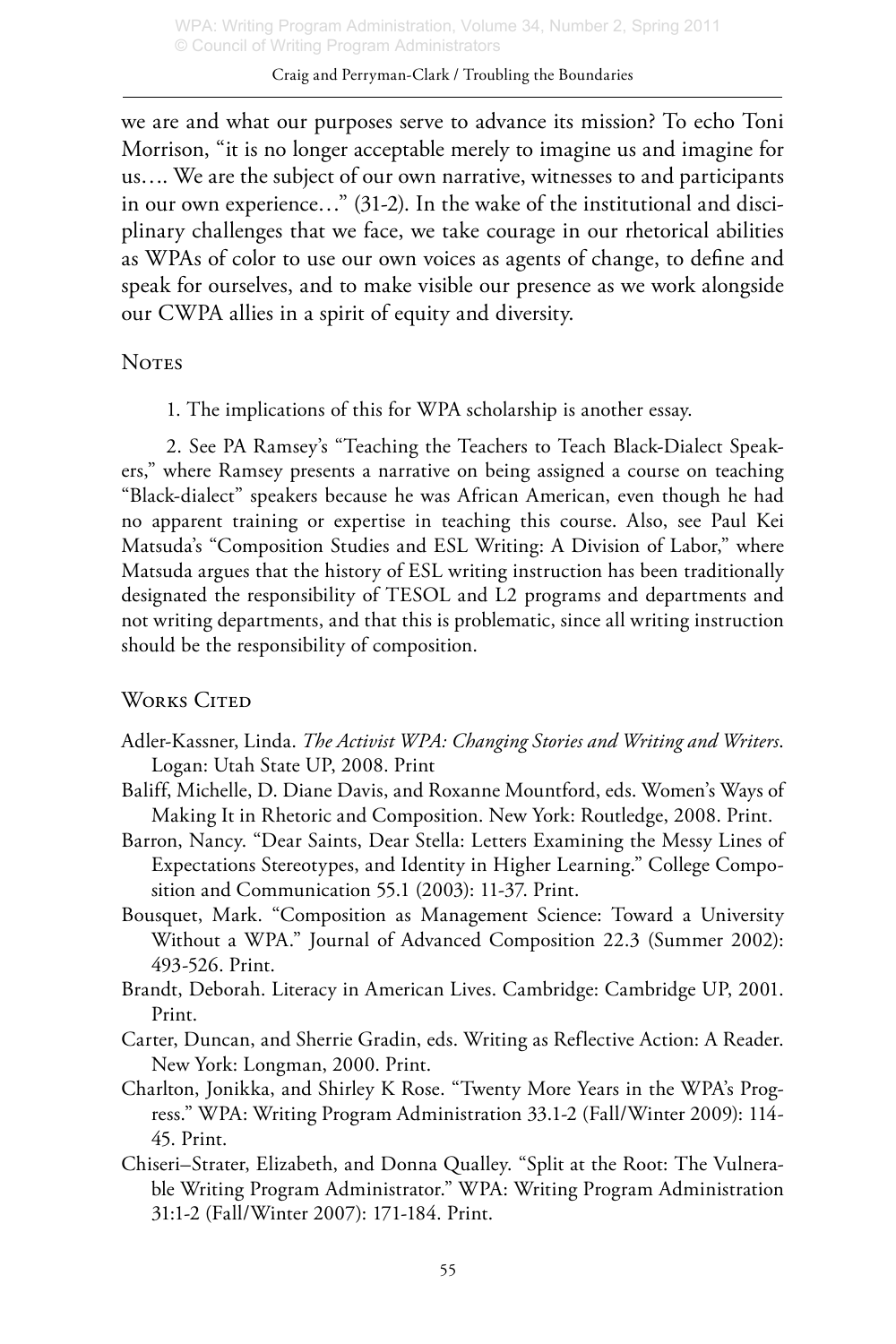- Collins, Patricia Hill. "Gender, Black Feminism, and Black Political Economy." Annals of *the American Academy of Political and Social Science*. 568:1 (March 2000): 41-53. Print.
- Council of Writing Program Administrators. "Council of Writing Program Administrators By Laws." Wpacouncil.org. 29 Dec. 1977. 10 Sept. 2010. Web.
- Crenshaw, Kimberly W. "Mapping the Margins: Intersectionality, Identity Politics, and Violence against Women of Color." Stanford Law Review 43.6 (1991): 1241-1299. Print.
- Dessner, Daphne, and Darin Payne. "Writing Program Administration Internships." The Writing Program Administrator's Resource: A Guide to Reflective Institutional Practice. Ed. Stuart Brown and Theresa Enos. Mahwah: Lawrence Erlbaum, 2002. 89-100. Print.
- Edgington, Anthony, and Stacy Hartlage Taylor. "Invisible Administrators: The Possibilities and Perils of Graduate Student Administration." WPA: Writing Program Administration 31:1-2 (Fall/Winter 2007): 150-170. Print.
- Eng, Joseph. "Demystifying the Asian-American WPA: Locations in Writing, Teaching, and Program Administration." Untenured Faculty as Writing Program Administrators: Institutional Practices and Politics. Ed. Debra Frank Dew and Alice Horning. West Lafayette: Parlor P, 2007. 153-171. Print.
- Enos, Theresa. "Reflexive Professional Development: Getting Disciplined in Writing Program Administration." The Writing Program Administrator's Resource: A Guide to Reflective Institutional Practice. Ed. Stuart Brown, Theresa Enos, and Catherine Chaput. Mahwah, NJ: Lawrence Erlbaum Associates, 2002. 59-70. Print.
- Enos, Theresa. *Gender Roles and Faculty Lives in Rhetoric and Composition*. Carbondale: Southern Illinois UP, 1996. Print.
- Gates, Henry Louis. *Thirteen Ways of Looking at a Black Man*. New York: Random House, 1997. Print.
- Gee, James Paul. "What is Literacy?" *Rewriting Literacy: Culture and the Discourse of the* Other*.* Ed. Candace Mitchell and Kathleen Weiller. New York: Bergin and Garvey, 1991. 3-12. Print.
- George, Diana, ed. *Kitchen Cooks, Plate Twirlers and Troubadours: Writing Program Administrators Tell Their Stories*. Portsmouth: Boynton/Cook, 1999. Print.
- Gerald, Amy S. "Rhetorical Listening: Identification, Gender and Whiteness." Composition Studies 35.1 (2007): 142-45. Print.
- Gillam, Alice M. "Taking It Personally: Redefining the Role and Work of the WPA". Kitchen Cooks, Plate Twirlers and Troubadours: Writing Program Administrators Tell Their Stories. Ed. Diana George. Portsmouth: Boynton/ Cook Publishers, 1999. Print.
- Gilyard, Keith. "Literacy, Identity, Imagination, Flight." College Composition and Communication 52.2 (2000): 260-272. Print.
- Gunner, Jeanne. "Collaborative Administration." The Writing Program Administrator's Resource: A Guide to Reflective Institutional Practice. Ed. Stuart Brown, Theresa Enos, and Catherine Chaput. Mahwah: Lawrence Erlbaum, 2002. 253-262. Print.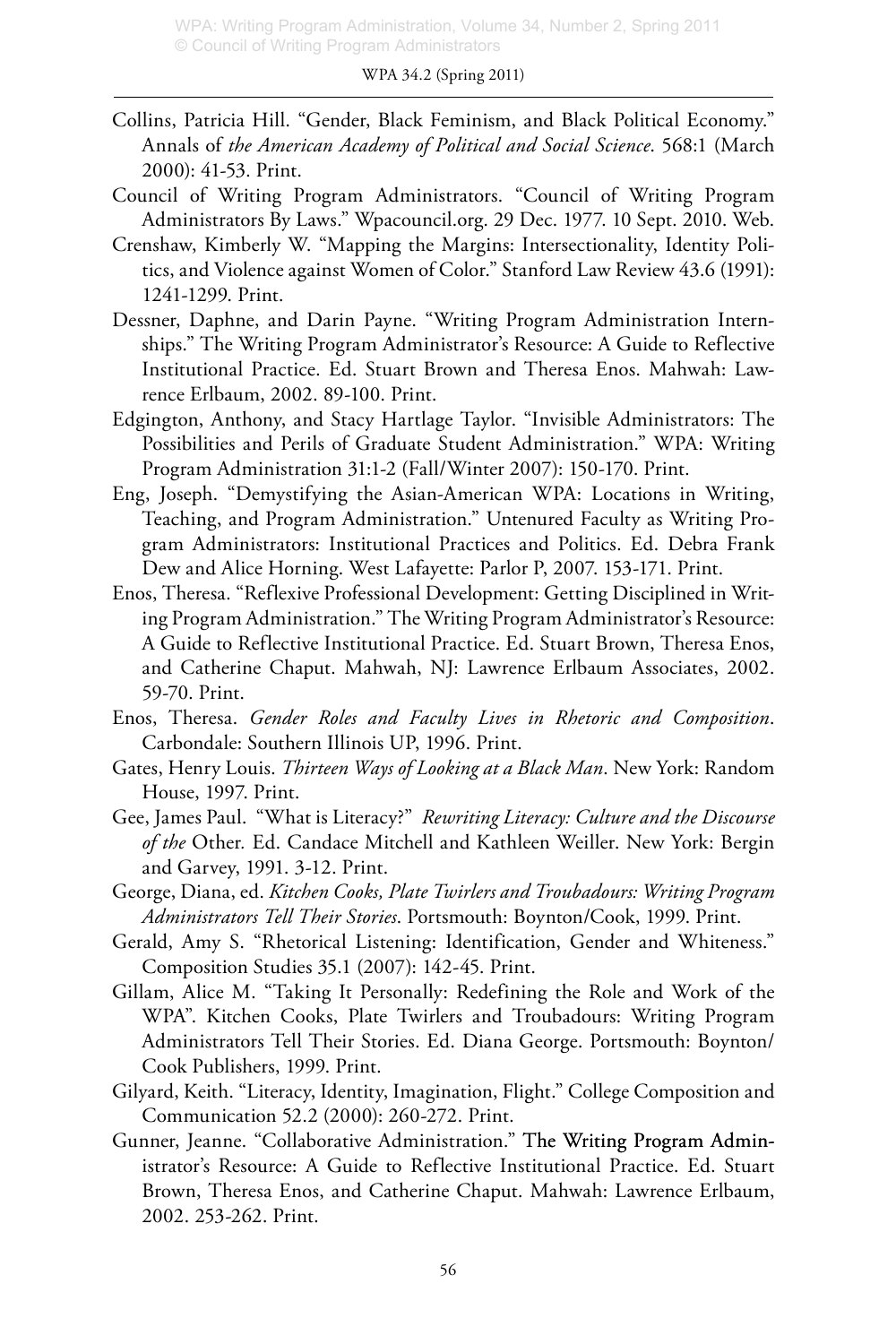- Gunner, Jeanne. «Decentering the WPA.» WPA: Writing Program Administration 18:1–2 (Fall/Winter 1994): 8–15. Print.
- Hall, Stuart. "The Spectacle of the 'Other'." Representation: Cultural Representations and Signifying Practices. Ed. Stuart Hall. Thousand Oaks: SAGE Publications, 1997. 223-279. Print.
- Hesse, Doug. "The WPA as Father, Husband, Ex." Kitchen Cooks, Plate Twirlers and Troubadours: Writing Program Administrators Tell Their Stories. Ed. Diana George. Portsmouth: Boynton/Cook Publishers, 1999. 44-55. Print.
- Holt, Mara. "On Coming to Voice." Kitchen Cooks, Plate Twirlers and Troubadours: Writing Program Administrators Tell Their Stories. Ed. Diana George. Portsmouth: Boynton/Cook Publishers, 1999. 26-43. Print.
- hooks, bell. "Selling Hot Pussy: Representations of Black Female Sexuality in the Cultural Marketplace." The Politics of Women's Bodies: Sexuality, Appearance, and Behavior Ed. Rose Weitz. New York and Oxford: Oxford UP, 1998. 122-132. Print.
- Janangelo, Joseph. "CCCC Conversations on Diversity." Weblog post. CCCC. 22 July 2010. cccc-blog.blogspot.com. Web.
- Karis, Bill. "Conflict in Collaboration: A Burkean Perspective." Rhetoric Review 8.1 (1989):113-126. Print.
- Knudsen, Susanne V. "Intersectionality A Theoretical Inspiration in the Analysis of Minority Cultures and Identities in Textbooks." Caught in the Web or Lost in the Textbook? Ed. Eric Bruillard, Bente Aamotsbakken, Susanne V. Knudsen and Mike Horsley. Paris: Jouve, STEF, IARTEM, IUFM de Basse-Normandie, 2006. 61-76. Print.
- Mahiri, Jabari. "Street Scripts: African American Youth Writing About Crime and Violence". What They Don't Learn in High School: Literacy in the Lives of Urban Youth. Ed. Jabari Mahiri. New York: Peter Lang, 2004. 19-42. Print.
- Matua, Athena. "Theorizing Progressive Black Masculinities." Progressive Black Masculinities.Athena Matua, ed. New York: Routledge, 2006. 3-42. Print.
- McKalister, Ken, and Cynthia Selfe. "Writing Program Administration and Instructional Computing." The Writing Program Administrator's Resource: A Guide to Reflective Institutional Practice. Ed. Stuart Brown, Theresa Enos, and Catherine Chaput. Mahwah: Lawrence Erlbaum, 2002. 341-376. Print.
- Matsuda, Paul Kei. "Composition Studies and ESL Writing: A Division of Labor." College *Composition and Communication* 50.4 (1999): 699-721. Print.
- Micciche, Laura. "More Than a Feeling: Disappointment and WPA Work." College English 64.4 (2002): 432-458. Print.
- Mitchell, Candace, and Kathleen Weiller, eds. *Rewriting Literacy: Culture and the Discourse of* the Other. New York: Bergin and Garvey, 1991. Print.
- Morrison, Toni. "Unspeakable Things Unspoken: The Afro-American Presence in American Literature." The Michigan Quarterly Review 28.1 (1989): 1-34. Print.
- Moss, Gemma. *Literacy and Gender: Researching Texts, Contexts, and Readers*. New York: Routledge, 2007. Print.